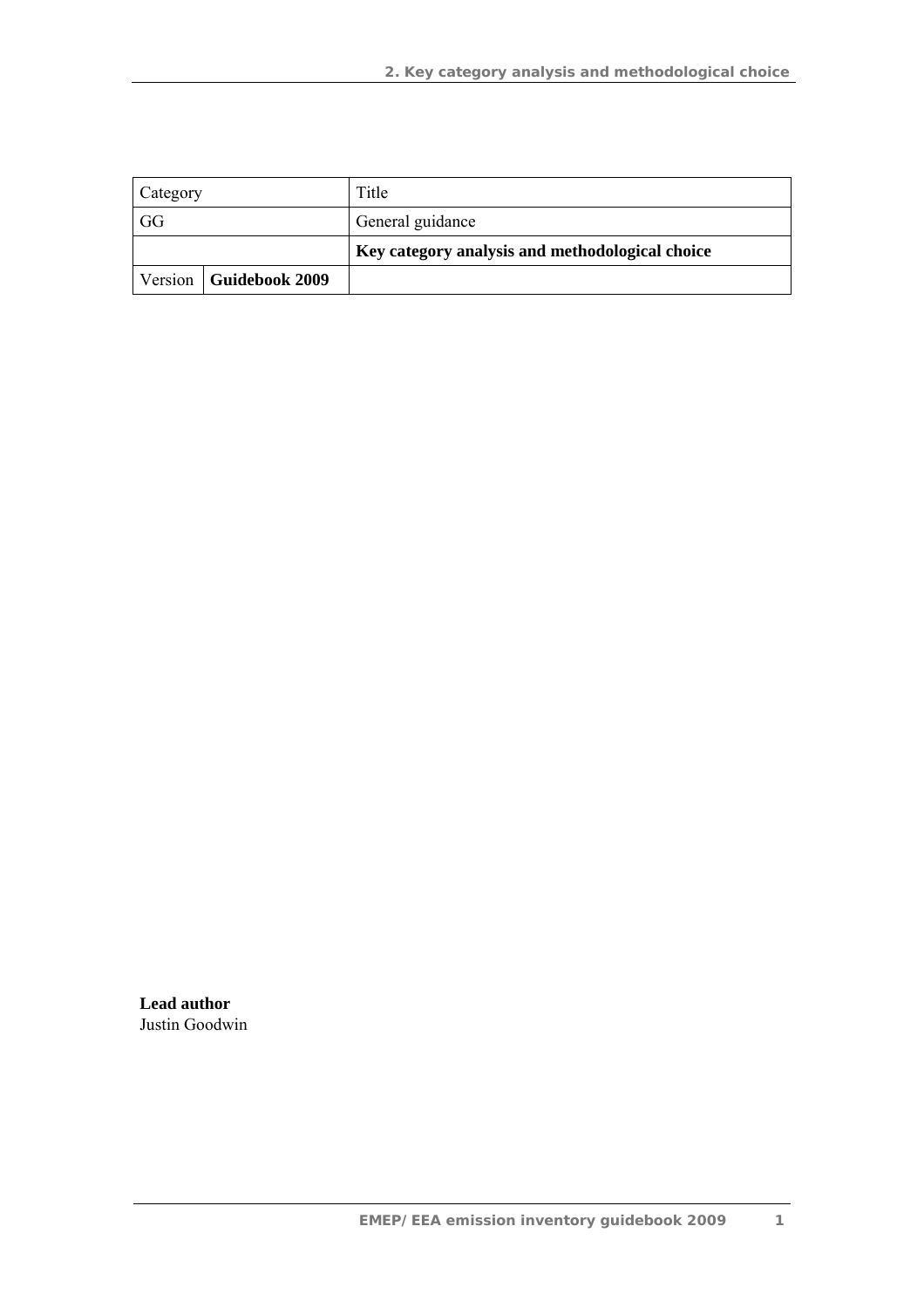# **Contents**

|   |            | Introduction 3 |  |  |  |  |  |
|---|------------|----------------|--|--|--|--|--|
|   | 1.1        |                |  |  |  |  |  |
|   | 12         |                |  |  |  |  |  |
|   | 13         |                |  |  |  |  |  |
|   | 1.4        |                |  |  |  |  |  |
| 2 |            |                |  |  |  |  |  |
|   | 2.1        |                |  |  |  |  |  |
|   | 2.2        |                |  |  |  |  |  |
|   | 2.3        |                |  |  |  |  |  |
|   | 2.4        |                |  |  |  |  |  |
|   | 2.5        |                |  |  |  |  |  |
|   | 2.6        |                |  |  |  |  |  |
| 3 | References |                |  |  |  |  |  |
| 4 |            |                |  |  |  |  |  |
|   |            |                |  |  |  |  |  |
|   |            |                |  |  |  |  |  |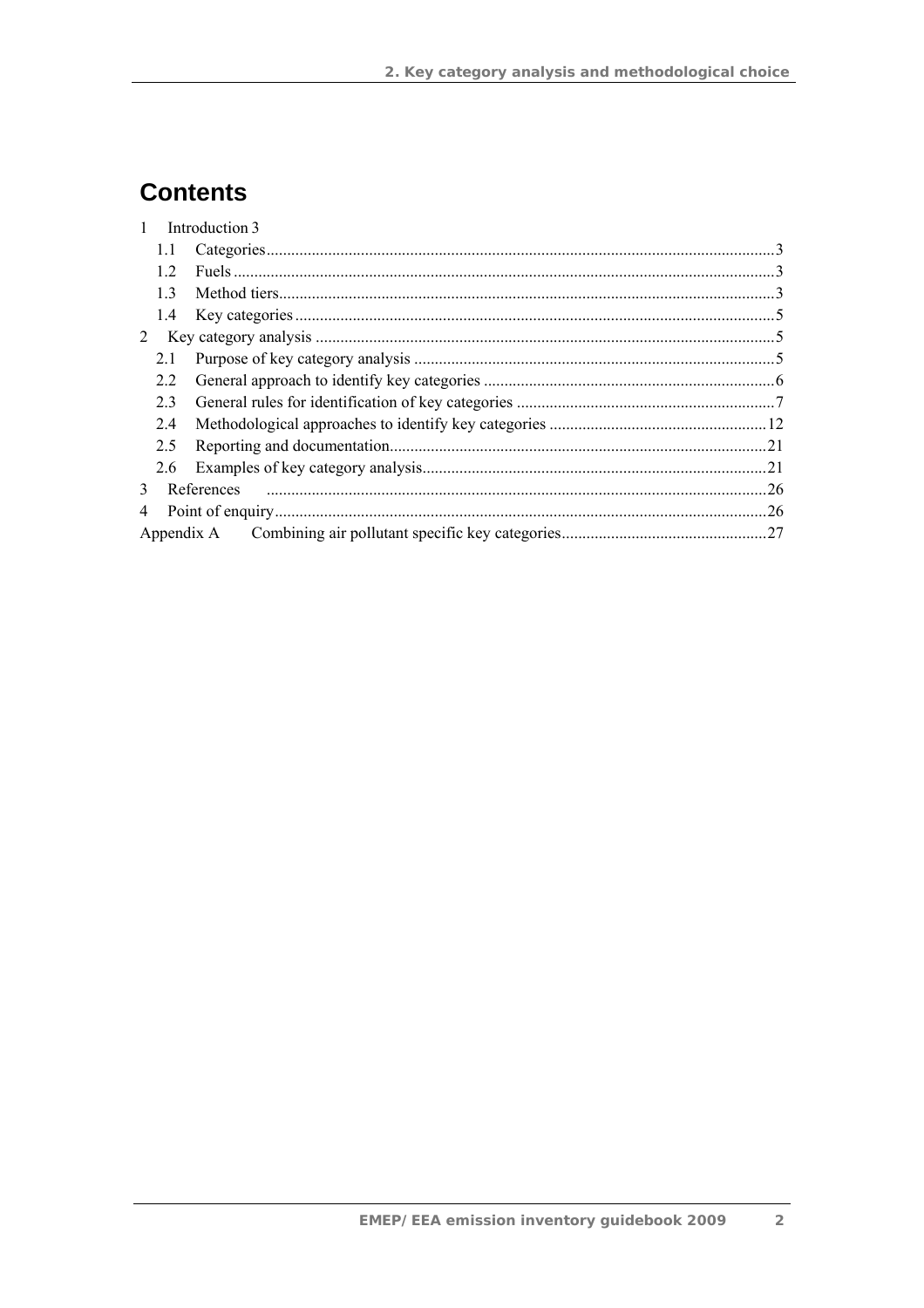# **1 Introduction**

This chapter explains the tiered approach used to define the generic levels of detail and rigour required for inventory compilation and how to identify the key categories  $(1)$  for which higher tiered methods are required. This chapter has been extensively adapted from the 2006 IPCC (Intergovernmental Panel on Climate Change) Guidelines for National Greenhouse Gas Inventories (IPCC Guidelines) to facilitate estimating transboundary air pollutant emissions.

Methodological choice for individual source categories is important in managing overall inventory quality and minimising uncertainty. Generally, inventory uncertainty is lower when emissions are estimated using the most rigorous, higher tiered, methods (see subsection 1.3 ) provided for each category or subcategory in the sectoral volumes of this Guidebook. However, these methods generally require more extensive resources for data collection and calculation, so it may not be feasible to use most rigorous method for every category of emissions. It is, therefore, good practice to identify and prioritise the effort on those categories which make the greatest contribution to the overall inventory estimates (and where possible, the uncertainty).

## **1.1 Categories**

The categories used are those of the Nomenclature for Reporting (NFR) as used for reporting emissions according to the United Nations Economic Commission for Europe (UNECE) Guidelines for Reporting Emission Data under the Convention on Long-Range Transboundary Air Pollution (hereinafter the LRTAP Reporting Guidelines) (UNECE 2009)

## **1.2 Fuels**

 $\overline{a}$ 

Fuels are those based on the definitions of the International Energy Agency (IEA) and used in the IPCC Guidelines.

## **1.3 Method tiers**

Emissions can be estimated at different levels of complexity. Within the IPCC Guidelines and adopted by this Guidebook, these are expressed in three tiers of increasing complexity.

The 'Tier 1' method is a 'simple' method using default emission factors only. To upgrade a Tier 1 to a Tier 2 method, the default emission factors should be replaced by country-specific or technology-specific emission factors. This might also require a further split of the activity data over a range of different technologies, implicitly aggregated in the Tier 1 method. A Tier 3 method could be regarded as a method that uses the latest scientific knowledge in more sophisticated approaches and models; more detailed definitions follow.

Tier 1: A method using readily available statistical data on the intensity of processes (activity rates) and default emission factors. These emission factors assume a linear relation between the intensity of the process and the resulting emissions. The Tier 1 default emission factors also assume an average or typical process description. This method is the simplest method, has the highest level of uncertainty and should not

<sup>(</sup> 1 ) In Good Practice Guidance and Uncertainty Management in National Greenhouse Gas Inventories (GPG2000, IPCC, 2000), the concept was named 'key source categories' and dealt with the inventory excluding the Land Use, Land-Use Change and Forestry (LULUCF) Sector. This definition is elaborated for the purposes of this Guidebook in subsection 1.4.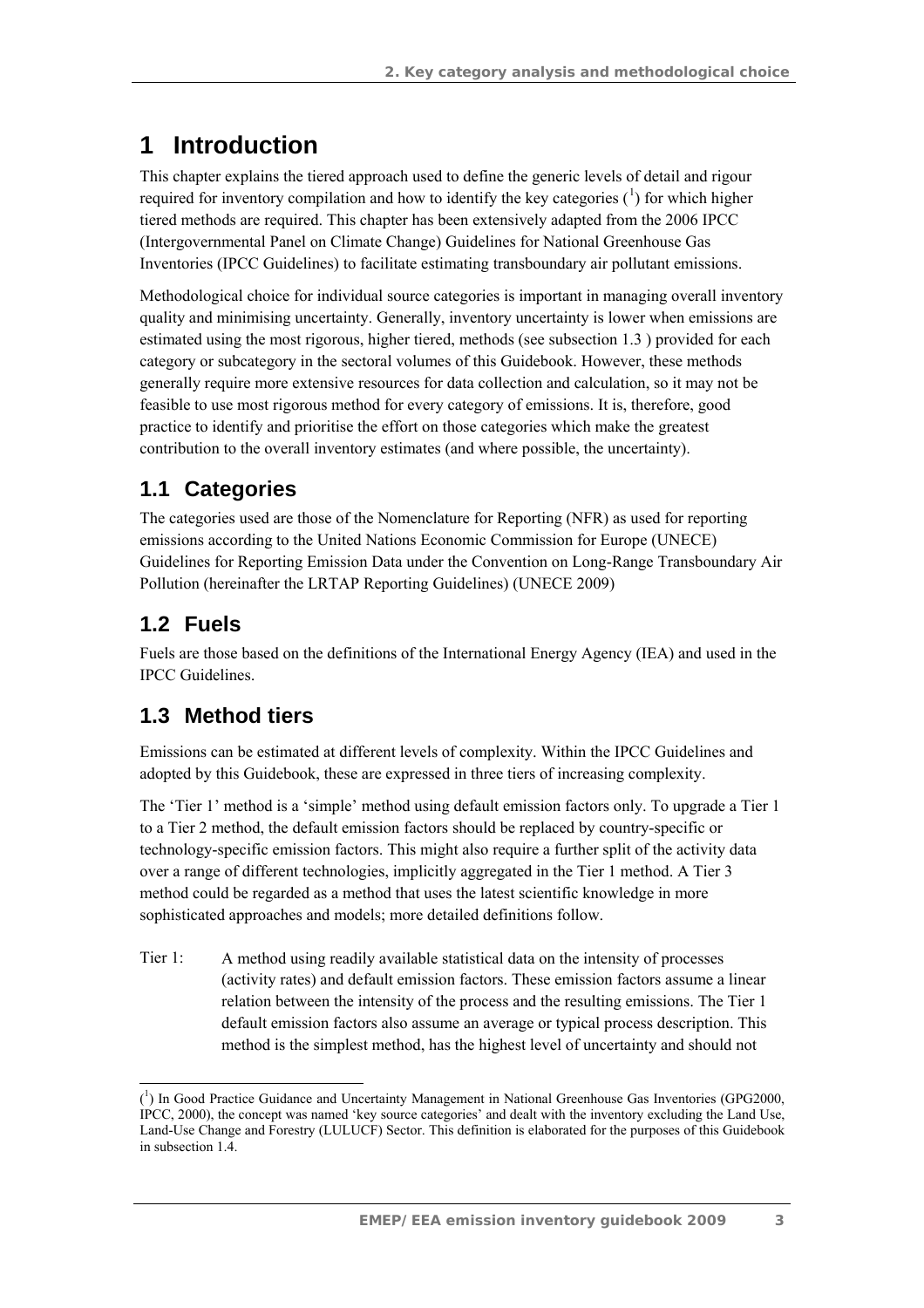be used to estimate emissions from key categories (see subsection 1.4).

- Tier 2: More complex method Tier 2 is similar to Tier 1 but uses more specific emission factors developed on the basis of knowledge of the types of processes and specific process conditions that apply in the country for which the inventory is being developed. Tier 2 methods are more complex, will reduce the level of uncertainty, and are considered adequate for estimating emissions for key categories.
- Tier 3: Tier 3 is defined as any methodology more detailed than Tier 2; hence there is a wide range of Tier 3 methodologies. At one end of the range there are methodologies similar to Tier 2 (i.e. activity data x emission factor) but with a greater disaggregation of activity data and emission factors. At the other end of the range are complex, dynamic models in which the processes leading to emissions are described in great detail.

The key criterion to be met before a Tier 3 methodology can replace a Tier 2 methodology is a more accurate estimation of the relevant emissions, reducing the following common sources of error.

- Model error: the extent to which the mathematical representation of the processes underlying the emissions deviate from reality.
- Parameter error: the error in the model parameters (e.g. emission factors, coefficients, etc.)
- Input error: the error in activity data.
- Process error: error introduced through mistakes in the process of compiling the inventory. For complex models, this includes errors in the software implementation of the model.

For small extensions to Tier 2 methodologies, such as the inclusion of abatement measures or refinements to emission factors, it is sufficient to document the quality assurance/quality control (QA/QC) process by which the revised/additional emission factors and associated activity data were obtained. However, where parties wish to use complex simulation models in inventory construction, the model is quite likely to have been developed by a third party. If the use of such models within a methodology is to be accepted as Tier 3, it is necessary to ensure that QA/QC criteria are met by the complex model, the process of parameterisation, and the input data necessary to run the model. These criteria must acknowledge that reviewers should be able to review the methodology within a reasonable time period and are listed below.

- For the inventory construction process to be sufficiently transparent, the model documentation has to be clear, correct, concise, comprehensible, and consistent.
- The scientific quality of the model has to have been documented in peerreviewed publications.
- The model has to have been tested successfully in the situations for which it will be used in inventory construction, implying that model parameters are available for those situations.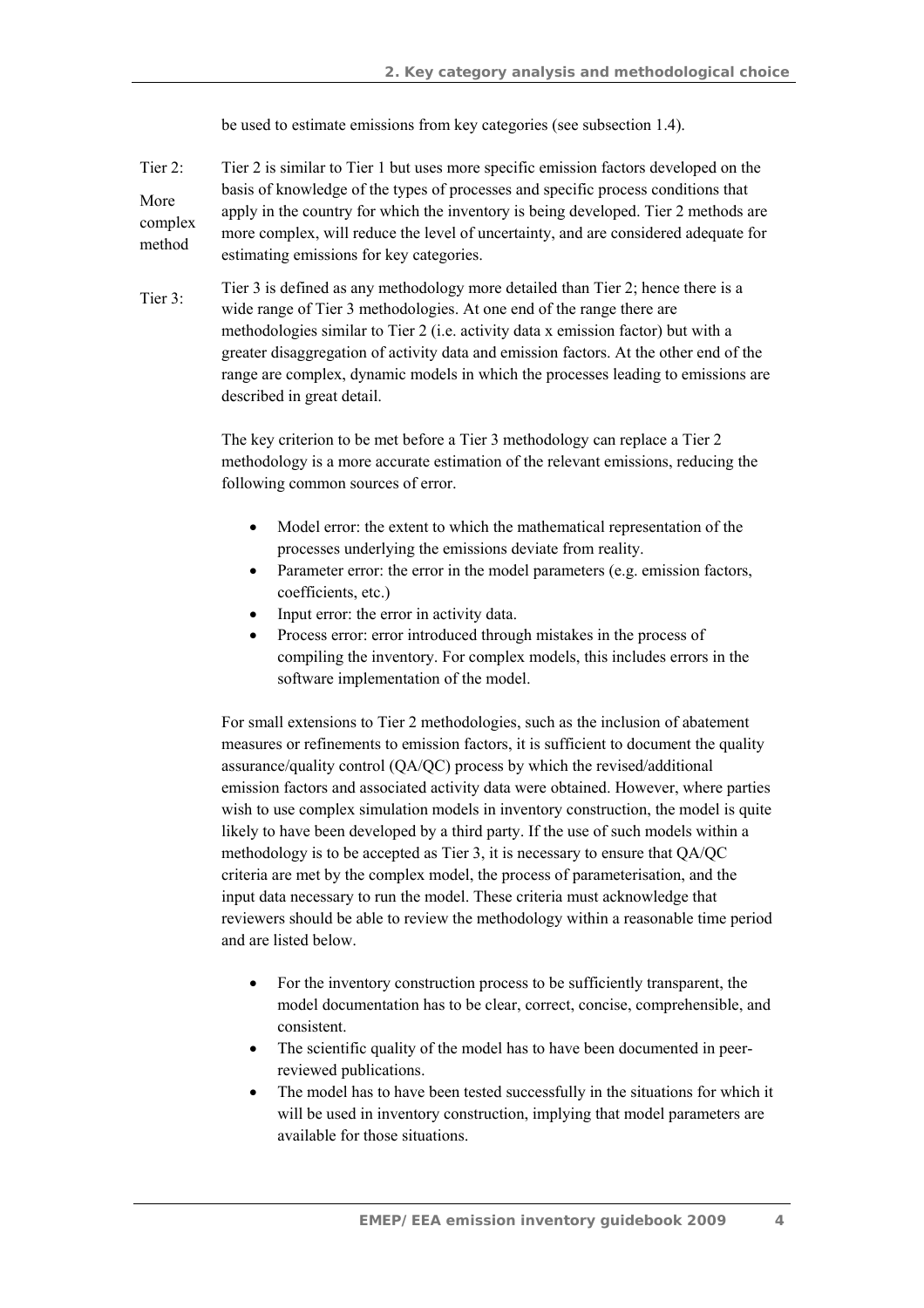• The input data required by the model must be available, and of adequate quality, at the spatial and temporal scales for which the model is to be used.

These criteria are valid for all Tier 3 methodologies. However, they may require further interpretation for sector-specific applications and additional criteria may also be appropriate. For example, where it is appropriate, models intended to be used as Tier 3 methods should demonstrate that they obey the law of conservation of matter.

### **1.4 Key categories**

A key category is one that is prioritised within the national inventory system because it is significantly important for one or a number of air pollutants in a country's national inventory of air pollutants in terms of the absolute level, the trend, or the uncertainty in emissions (as defined in subsection 2.4).

It is good practice for each country to use key category analysis systematically and objectively as a basis for choosing methods of emission calculation. Such a process will lead to improved inventory quality as well as greater confidence in the resulting estimates. The approach for key category analysis is presented in Section 2.

## **2 Key category analysis**

### **2.1 Purpose of key category analysis**

It is good practice for each country to identify its national key categories in a systematic and objective manner. This can be achieved by a quantitative analysis of the relationship between the magnitude of emission in any one year (level) and the change in emission year to year (trend) of each category's emissions compared to the total national emissions.

It is also good practice to focus the available resources for improvement in data and methods on categories identified as *key*. The identification of key categories in national inventories enables the limited resources available for preparing inventories to be prioritised; more detailed, higher tier methods can then be selected for key categories. Inventory compilers should use the categoryspecific methods presented in sectoral decision trees in the sectoral volumes.

 For many sources, higher tier (Tier 2 and 3) methods are usually suggested for key categories. For guidance on the specific application of this principle to key categories, it is good practice to refer to the sector-specific decision trees and guidance for the respective category in the sectoral volumes. In some cases, inventory compilers may be unable to adopt a higher tier method due to lack of resources. This may mean that they are unable to collect the required data for a higher tier or are unable to determine country-specific emission factors and other data needed for Tier 2 and 3 methods. In these cases, although this is not accommodated in the category-specific decision trees, a Tier 1 approach can be used, and this possibility is identified in Figure 2-1. It should, in these cases, be clearly documented why the methodological choice was not in line with the sectoral decision tree. Any key categories where the good practice method cannot be used should have priority for future improvements. It is good practice to pay additional attention to key categories with respect to QA/QC as described in Chapter 6 'Inventory management, improvement and QA/QC', and the separate 'Verification' and 'Inventory QA/QC' sections of each sectoral chapter.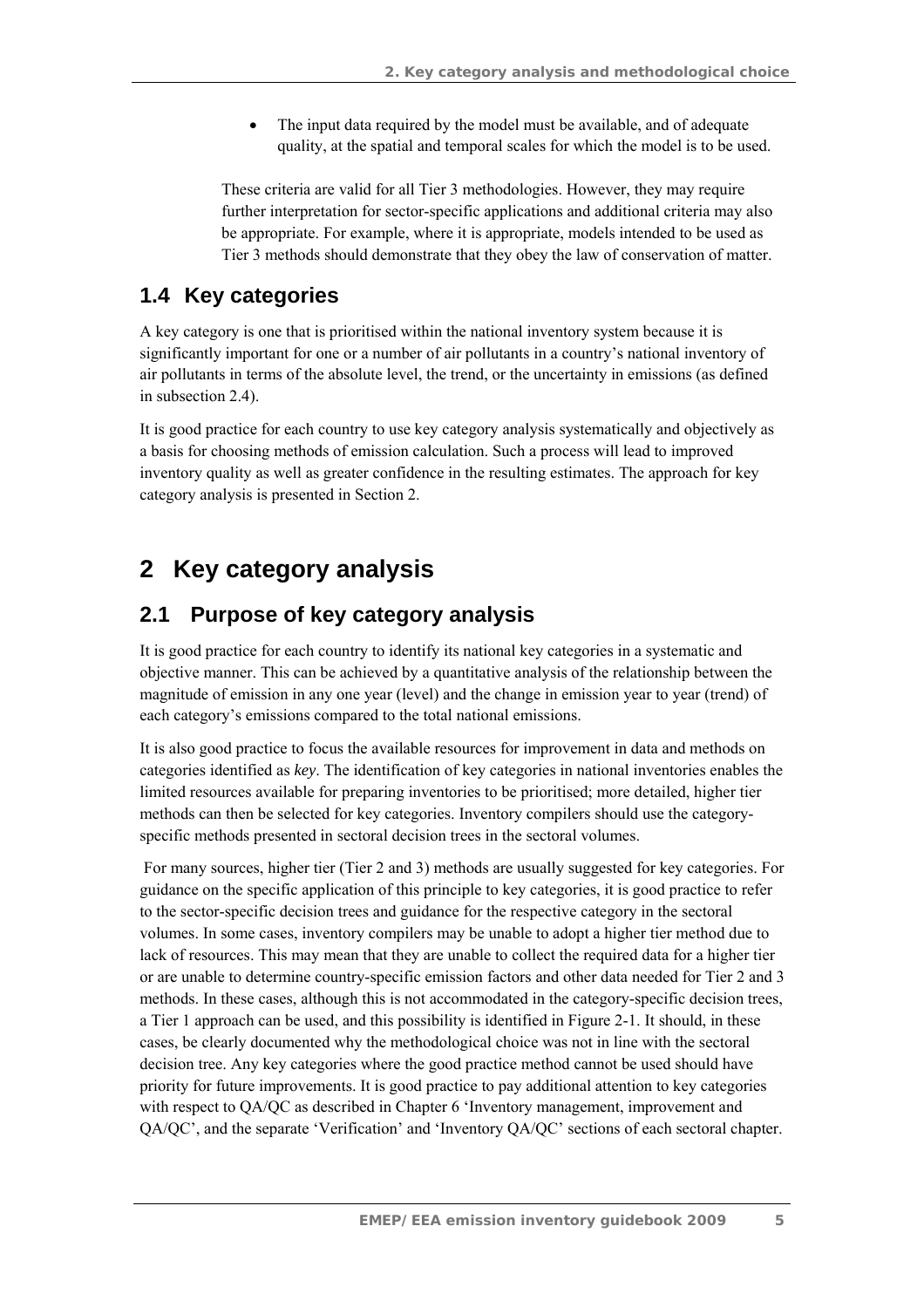

**Figure 2-1 Decision tree to choose a good practice method** 

### **2.2 General approach to identify key categories**

Any inventory compiler should be able to identify key categories in a basic single-year inventory in terms of their contribution to the absolute level of national emissions. For those inventory compilers who have prepared a time series, the quantitative determination of key categories should also include an evaluation of both the absolute level and the trend of emissions. Some key categories may be identified only when their influence on the trend of the national inventory is taken into account.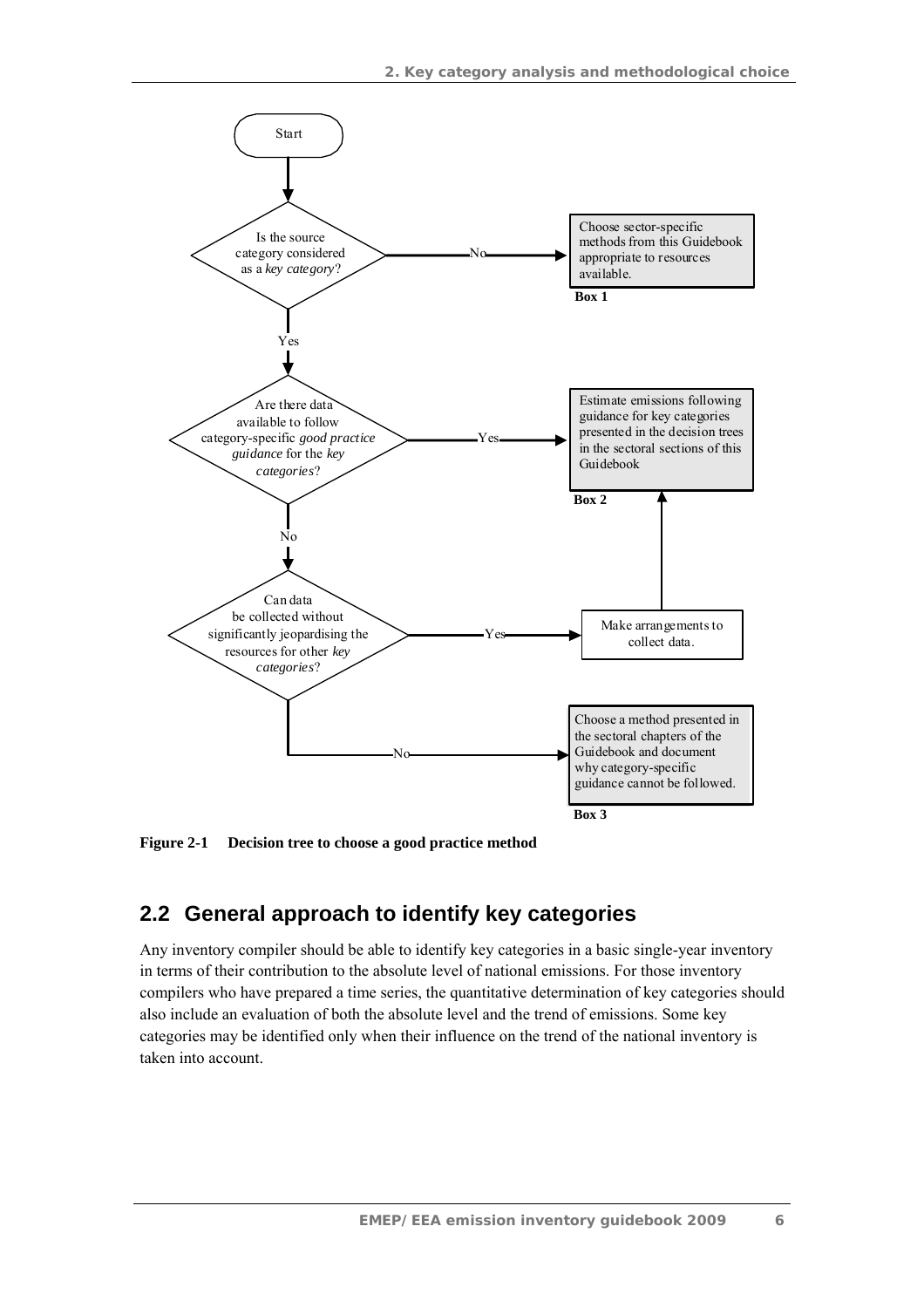Subsection 2.3 sets out general rules for the identification of key categories including the sectoral level into which the categories should be split. The methodology follows the principles developed by the 2006 IPCC Guidelines for National Greenhouse Gas Inventories (Volume 1, Chapter 4), described in subsection 2.4, to generate a key category list for each pollutant. However, where a single prioritised list of key categories is needed (e.g. to help in prioritising emission inventory improvements), a further, optional step (Step 2) can be used to consolidate the key categories (Appendix A).

### **2.3 General rules for identification of key categories**

The results of the key category identification will be most useful if the analysis is done at the appropriate disaggregation level of categories. Table 2-1 lists the recommended source categories and, where relevant, identifies special considerations related to the disaggregation of the analysis. For example, the combustion of fossil fuels is a large emission source category that can be broken down into subcategories of first, second or third order, and even to the level of individual plants or boilers. Countries may adapt the recommended level of analysis in Table 2-1 to their national circumstances. In particular, countries using Approach 2 (subsection 2.4) will probably choose the same level of aggregation used for the uncertainty analysis. In some cases, disaggregation to very low levels should be avoided since it may split an important aggregated category into many small subcategories that are no longer *key*. The following guidance describes good practice in determining the appropriate level of disaggregation of categories to identify key categories.

- The analysis should be performed at the level of NFR categories or subcategories at which the Guidebook methods and decision trees are provided in the sectoral volumes. Where possible, and as indicated in Table 2-1, some categories should be disaggregated by main fuel types.
- Each air pollutant emitted from each category should be considered separately. For example, carbon monoxide (CO), nitrogen oxides  $(NO_x)$  and particulate matter  $(PM_{10})$  are emitted from each of the detailed road transport classes. The key category analysis for this source should be performed for each of these separately as the methods, emission factors and related uncertainties will be different. In contrast, a collective analysis of all chemical species of nonmethane volatile organic compounds (NMVOCs) is appropriate for this category.
- Countries may choose to perform the quantitative analysis at a more disaggregated level than suggested in Figure 2-1  $(\overline{2})$ . In this case, possible cross-correlations between categories and/or subcategories should be taken into account when performing the key category analysis. When using Approach 2, the assumptions about such correlations should be the same as when assessing uncertainties and identifying key categories (see Chapter 5, Uncertainties).
- The categories included in Table 2-1 below are those for which estimation methods are provided in the sectoral volumes. If countries develop estimates for new categories or gases, these should be added to the analysis under Miscellaneous for the appropriate sector.

 $\overline{a}$  $(2)$  Most correlations between categories can be avoided by using the aggregation level of this table. Some correlations remain, e.g. in fuel use between stationary combustion and processes. In practice, the effect of correlations for key category analysis should be taken into account in the disaggregation level used for the Approach 2 assessment (for more advice on correlations in uncertainty analysis, see Chapter 3, Data Collection.)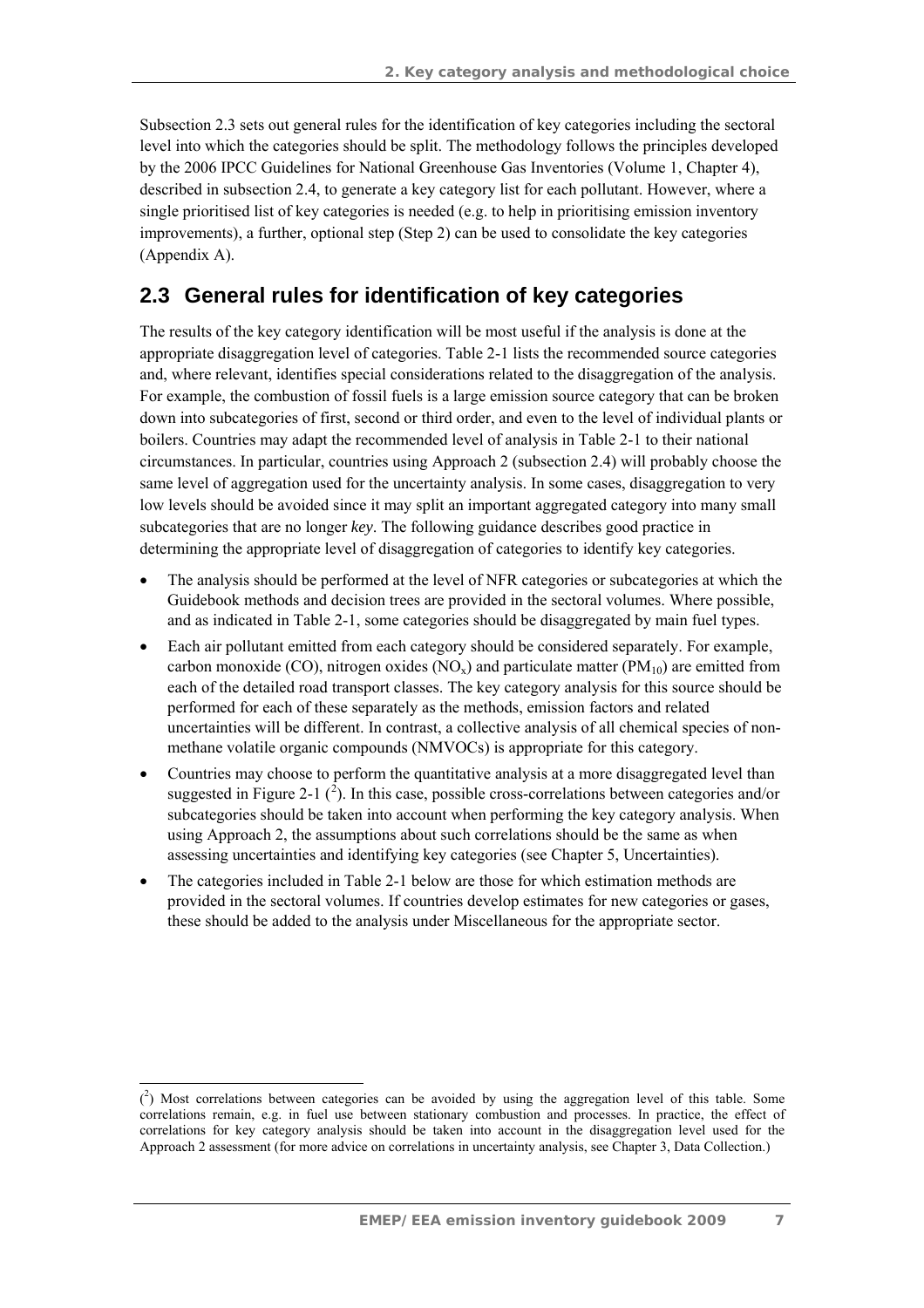For each key category (see Table 2-1 below), the inventory compiler should determine if certain subcategories are particularly significant. Usually, for this purpose, the subcategories should be ranked according to their contribution to the aggregate key category. Those subcategories that contribute together more than 60 % to the key category should be treated as particularly significant. It may be appropriate to focus efforts towards methodological improvements of these most significant subcategories.

|                               | Source categories to be assessed in key category analysis                                                     | <b>Special considerations</b>   |  |
|-------------------------------|---------------------------------------------------------------------------------------------------------------|---------------------------------|--|
| Category<br>code <sup>b</sup> | Category title <sup>b</sup>                                                                                   |                                 |  |
| 1.A.1.a                       | Public electricity and heat production                                                                        | Disaggregate to main fuel types |  |
| 1.A.1.b                       | Petroleum refining                                                                                            | Disaggregate to main fuel types |  |
| 1.A.1.c                       | Manufacture of solid fuels and other energy industries                                                        | Disaggregate to main fuel types |  |
| 1.A.2.a                       | Stationary combustion in manufacturing industries and<br>construction: iron and steel                         | Disaggregate to main fuel types |  |
| 1.A.2.b                       | Stationary combustion in manufacturing industries and<br>construction: non-ferrous metals                     | Disaggregate to main fuel types |  |
| 1.A.2.c                       | Stationary combustion in manufacturing industries and<br>construction: chemicals                              | Disaggregate to main fuel types |  |
| 1.A.2.d                       | Stationary combustion in manufacturing industries and<br>construction: pulp, paper and print                  | Disaggregate to main fuel types |  |
| 1.A.2.e                       | Stationary combustion in manufacturing industries and<br>construction: food processing, beverages and tobacco | Disaggregate to main fuel types |  |
| 1.A.2.f.i                     | Stationary combustion in manufacturing industries and<br>construction: other                                  | Disaggregate to main fuel types |  |
| 1.A.2.f.ii                    | Mobile combustion in manufacturing industries and<br>construction                                             | Disaggregate to main fuel types |  |
| 1.A.3.a.ii.(i)                | Civil aviation (domestic, landing/take-off (LTO))                                                             |                                 |  |
| 1.A.3.a.ii.(ii)               | Civil aviation (domestic, cruise)                                                                             |                                 |  |
| 1.A.3.b.i                     | Road transport: passenger cars                                                                                |                                 |  |
| 1.A.3.b.ii                    | Road transport: light-duty vehicles                                                                           |                                 |  |
| 1.A.3 h.iii                   | Road transport: heavy-duty vehicles                                                                           |                                 |  |
| 1.A.3.b.iv                    | Road transport: mopeds & motorcycles                                                                          |                                 |  |
| 1.A.3.b.v                     | Road transport: gasoline evaporation                                                                          |                                 |  |
| 1.A.3.b.vi                    | Road transport: automobile tyre and brake wear                                                                |                                 |  |
| 1.A.3.b.vii                   | Road transport: automobile road abrasion                                                                      |                                 |  |
| 1.A.3.c                       | Railways                                                                                                      |                                 |  |
| 1.A.3.d.ii                    | National navigation (shipping)                                                                                | Disaggregate to main fuel types |  |
| 1.A.3.e                       | Pipeline compressors                                                                                          | Disaggregate to main fuel types |  |
| 1.A.4.a.i                     | Commercial/institutional: stationary                                                                          | Disaggregate to main fuel types |  |

**Table 2-1 Suggested aggregation level of analysis for Approach 1 a**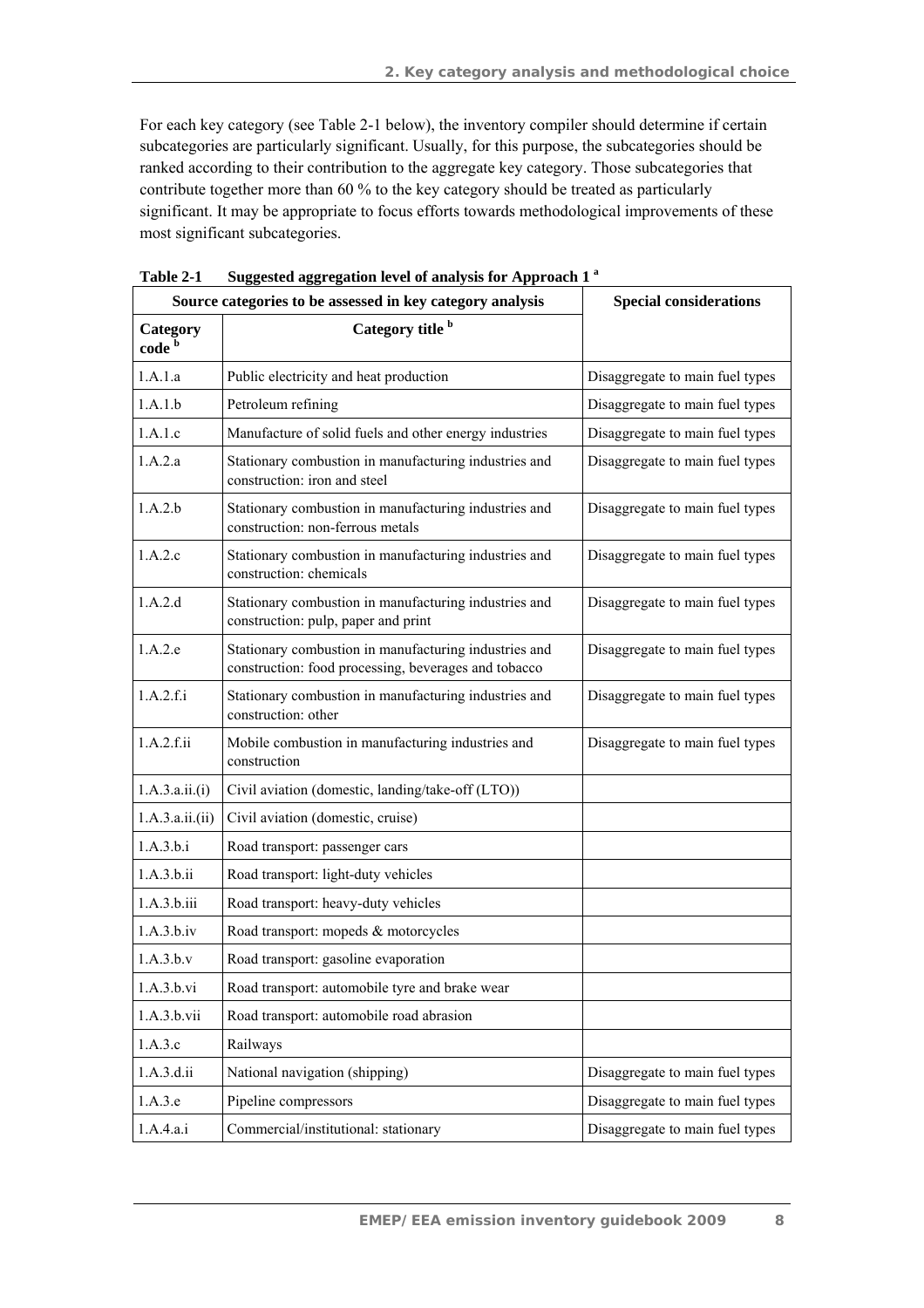|                               | Source categories to be assessed in key category analysis                   | <b>Special considerations</b>                                                                                  |  |  |
|-------------------------------|-----------------------------------------------------------------------------|----------------------------------------------------------------------------------------------------------------|--|--|
| Category<br>code <sup>b</sup> | Category title b                                                            |                                                                                                                |  |  |
| 1.A.4.a.ii                    | Commercial/institutional: mobile                                            | Disaggregate to main fuel types                                                                                |  |  |
| 1.A.4.b.i                     | Residential: stationary plants                                              | Disaggregate to main fuel types                                                                                |  |  |
| 1.A.4.b.ii                    | Residential: household and gardening (mobile)                               | Disaggregate to main fuel types                                                                                |  |  |
| 1.A.4.c.i                     | Agriculture/forestry/fishing: stationary<br>Disaggregate to main fuel types |                                                                                                                |  |  |
| 1.A.4.c.ii                    | Agriculture/forestry/fishing: off-road vehicles and other<br>machinery      | Disaggregate to main fuel types                                                                                |  |  |
| 1.A.4.c.iii                   | Agriculture/forestry/fishing: national fishing                              | Disaggregate to main fuel types                                                                                |  |  |
| 1.A.5.a                       | Other, stationary (including military)                                      |                                                                                                                |  |  |
| 1.A.5.b                       | Other, mobile (including military, land-based and<br>recreational boats)    |                                                                                                                |  |  |
| 1.B.1.a                       | Fugitive emission from solid fuels: coal mining and<br>handling             |                                                                                                                |  |  |
| 1.B.1.b                       | Fugitive emission from solid fuels: solid fuel<br>transformation            |                                                                                                                |  |  |
| 1.B.1.c                       | Other fugitive emissions from solid fuels                                   |                                                                                                                |  |  |
| 1.B.2.a.i                     | Exploration production, transport                                           |                                                                                                                |  |  |
| 1.B.2.a.iv                    | Refining/storage                                                            |                                                                                                                |  |  |
| 1.B.2.a.v                     | Distribution of oil products                                                |                                                                                                                |  |  |
| 1.B.2.a.vi                    | Geothermal energy extraction                                                |                                                                                                                |  |  |
| 1.B.2.b                       | Natural gas                                                                 |                                                                                                                |  |  |
| 1.B.2.c                       | Venting and flaring                                                         | If this category is key, the<br>inventory compiler should<br>determine which subcategories<br>are significant. |  |  |
| 2.A.1                         | Cement production                                                           |                                                                                                                |  |  |
| 2.A.2                         | Lime production                                                             |                                                                                                                |  |  |
| 2.A.3                         | Limestone and dolomite use                                                  |                                                                                                                |  |  |
| 2.A.4                         | Soda ash production and use                                                 |                                                                                                                |  |  |
| 2.A.5                         | Asphalt roofing                                                             |                                                                                                                |  |  |
| 2.A.6                         | Road paving with asphalt                                                    |                                                                                                                |  |  |
| 2.A.7.a                       | Quarrying and mining of minerals other than coal                            |                                                                                                                |  |  |
| 2.A.7.b                       | Construction and demolition                                                 |                                                                                                                |  |  |
| 2.A.7.c                       | Storage, handling and transport                                             |                                                                                                                |  |  |
| 2.A.7.d                       | Other mineral products                                                      | If this category is key, the<br>inventory compiler should<br>determine which subcategories<br>are significant. |  |  |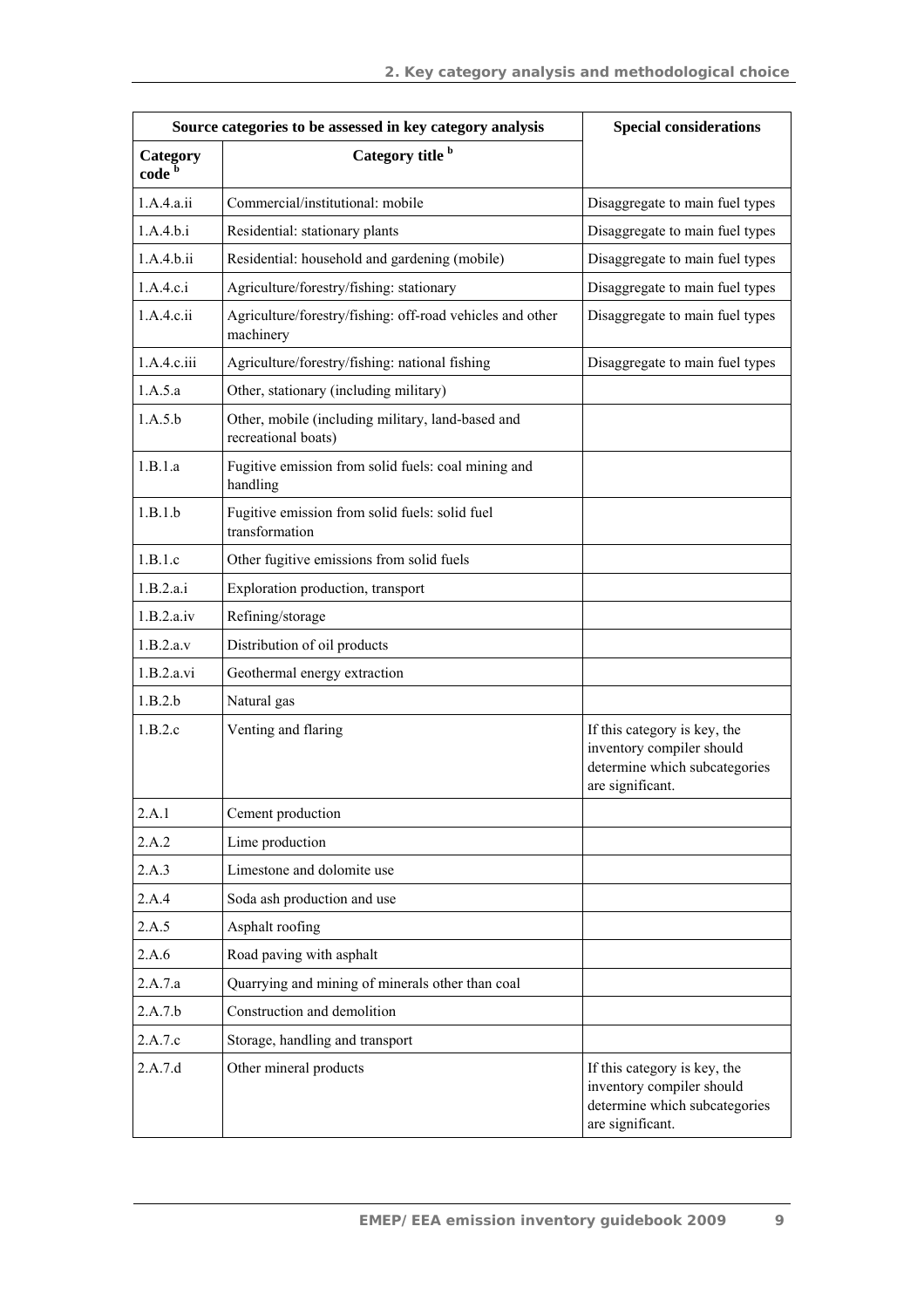|                               | Source categories to be assessed in key category analysis                              | <b>Special considerations</b>                                                                                  |  |
|-------------------------------|----------------------------------------------------------------------------------------|----------------------------------------------------------------------------------------------------------------|--|
| Category<br>code <sup>b</sup> | Category title <sup>b</sup>                                                            |                                                                                                                |  |
| 2.B.1                         | Ammonia production                                                                     |                                                                                                                |  |
| 2.B.2                         | Nitric acid production                                                                 |                                                                                                                |  |
| 2.B.3                         | Adipic acid production                                                                 |                                                                                                                |  |
| 2.B.4                         | Carbide production                                                                     |                                                                                                                |  |
| 2.B.5.a                       | Other chemical industry                                                                | If this category is key, the<br>inventory compiler should<br>determine which subcategories<br>are significant. |  |
| 2.B.5.b                       | Storage, handling and transport                                                        | If this category is key, the<br>inventory compiler should<br>determine which subcategories<br>are significant. |  |
| 2.C.1                         | Iron and steel production                                                              |                                                                                                                |  |
| 2.C.2                         | Ferroalloys production                                                                 |                                                                                                                |  |
| 2.C.3                         | Aluminium production                                                                   |                                                                                                                |  |
| 2.C.5.a                       | Copper production                                                                      |                                                                                                                |  |
| 2.C.5.b                       | Lead production                                                                        |                                                                                                                |  |
| 2.C.5.c                       | Nickel production                                                                      |                                                                                                                |  |
| 2.C.5.d                       | Zinc production                                                                        |                                                                                                                |  |
| 2.C.5.e                       | Other metal production                                                                 | If this category is key, the<br>inventory compiler should<br>determine which subcategories<br>are significant. |  |
| 2.C.5.f                       | Storage, handling and transport                                                        | If this category is key, the<br>inventory compiler should<br>determine which subcategories<br>are significant. |  |
| 2.D.1                         | Pulp and paper                                                                         |                                                                                                                |  |
| 2.D.2                         | Food and drink                                                                         |                                                                                                                |  |
| 2.D.3                         | Wood processing                                                                        |                                                                                                                |  |
| 2.E                           | Production of POPs (persistent organic pollutants)                                     |                                                                                                                |  |
| 2.F                           | Consumption of POPs and heavy metals (e.g. electrical and<br>scientific equipment)     | If this category is key, the<br>inventory compiler should<br>determine which subcategories<br>are significant. |  |
| 2.G                           | Other production, consumption, storage, transportation or<br>handling of bulk products | If this category is key, the<br>inventory compiler should<br>determine which subcategories<br>are significant. |  |
| 3.A.1                         | Decorative coating application                                                         |                                                                                                                |  |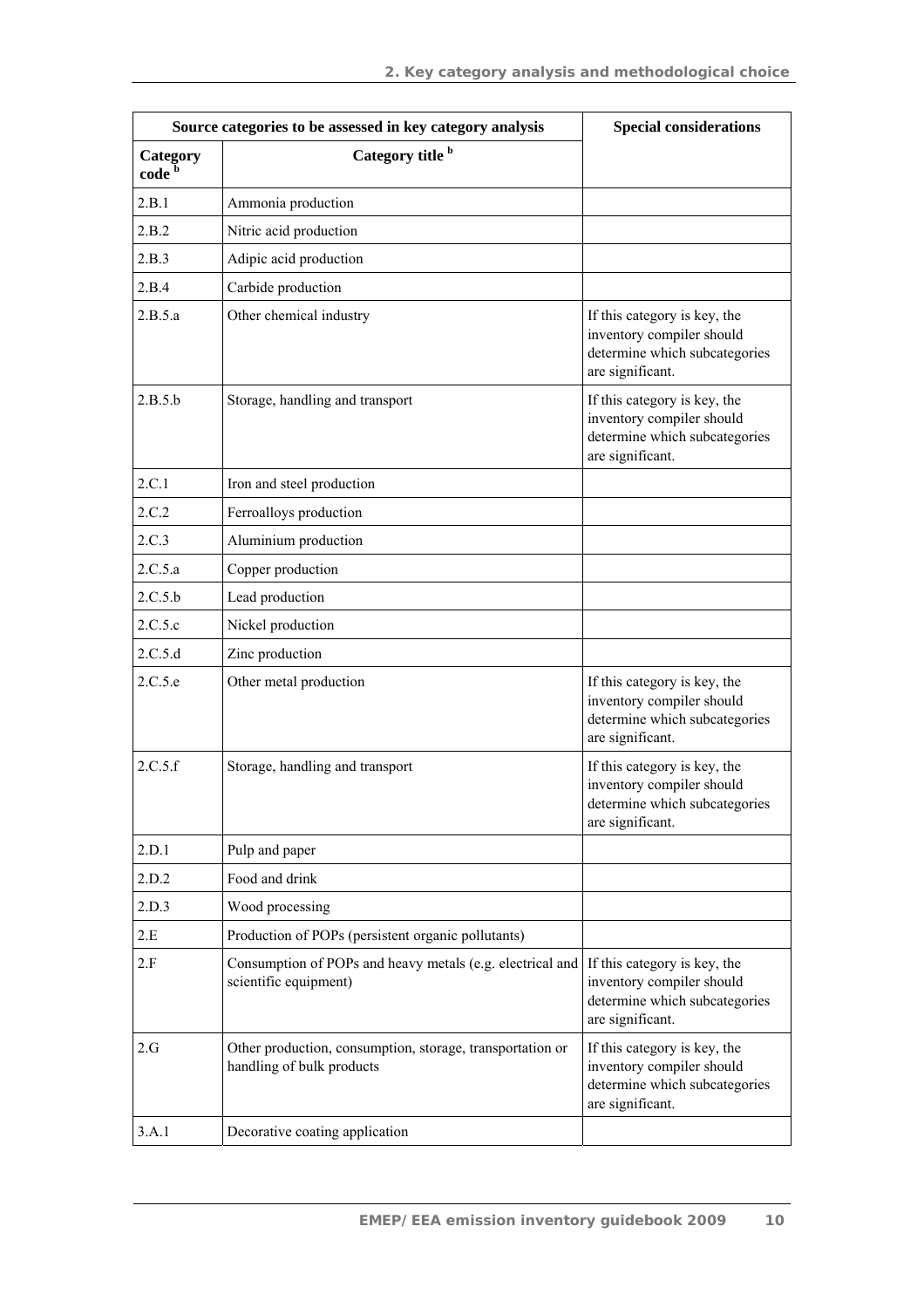|                               | Source categories to be assessed in key category analysis                                                                                                                                   | <b>Special considerations</b>                                                                                  |  |  |
|-------------------------------|---------------------------------------------------------------------------------------------------------------------------------------------------------------------------------------------|----------------------------------------------------------------------------------------------------------------|--|--|
| Category<br>code <sup>b</sup> | Category title b                                                                                                                                                                            |                                                                                                                |  |  |
| 3.A.2                         | Industrial coating application                                                                                                                                                              |                                                                                                                |  |  |
| 3.A.3                         | Other coating application                                                                                                                                                                   | If this category is key, the<br>inventory compiler should<br>determine which subcategories<br>are significant. |  |  |
| 3.B.1                         | Degreasing                                                                                                                                                                                  |                                                                                                                |  |  |
| 3.B.2                         | Dry cleaning                                                                                                                                                                                |                                                                                                                |  |  |
| 3.C                           | Chemical products                                                                                                                                                                           |                                                                                                                |  |  |
| 3.D.1                         | Printing                                                                                                                                                                                    |                                                                                                                |  |  |
| 3.D.2                         | Domestic solvent use including fungicides                                                                                                                                                   |                                                                                                                |  |  |
| 3.D.3                         | Other product use                                                                                                                                                                           |                                                                                                                |  |  |
| 4.B.1.a                       | Cattle dairy                                                                                                                                                                                |                                                                                                                |  |  |
| 4.B.1.b                       | Cattle non-dairy                                                                                                                                                                            |                                                                                                                |  |  |
| 4.B.2                         | <b>Buffalo</b>                                                                                                                                                                              |                                                                                                                |  |  |
| 4.B.3                         | Sheep                                                                                                                                                                                       |                                                                                                                |  |  |
| 4.B.4                         | Goats                                                                                                                                                                                       |                                                                                                                |  |  |
| 4.B.6                         | Horses                                                                                                                                                                                      |                                                                                                                |  |  |
| 4.B.7                         | Mules and asses                                                                                                                                                                             |                                                                                                                |  |  |
| 4.B.8                         | Swine                                                                                                                                                                                       |                                                                                                                |  |  |
| 4.B.9.a                       | Laying hens                                                                                                                                                                                 |                                                                                                                |  |  |
| 4.B.9.b                       | <b>Broilers</b>                                                                                                                                                                             |                                                                                                                |  |  |
| 4.B.9.c                       | Turkeys                                                                                                                                                                                     |                                                                                                                |  |  |
| 4.B.9.d                       | Other poultry                                                                                                                                                                               |                                                                                                                |  |  |
| 4.B.13                        | Other                                                                                                                                                                                       |                                                                                                                |  |  |
| 4.D.1                         | Synthetic N-fertilisers                                                                                                                                                                     |                                                                                                                |  |  |
| 4.D.2.a                       | Farm-level agricultural operations including storage,<br>handling and transport of agricultural products                                                                                    | If this category is key, the<br>inventory compiler should<br>determine which subcategories<br>are significant. |  |  |
| 4.D.2.b                       | Off-farm storage, handling and transport of bulk<br>If this category is key, the<br>agricultural products<br>inventory compiler should<br>determine which subcategories<br>are significant. |                                                                                                                |  |  |
| 4.D.2.c                       | N-excretion on pasture range and paddock unspecified                                                                                                                                        | If this category is key, the<br>inventory compiler should<br>determine which subcategories<br>are significant. |  |  |
| 4.F                           | Field burning of agricultural wastes                                                                                                                                                        |                                                                                                                |  |  |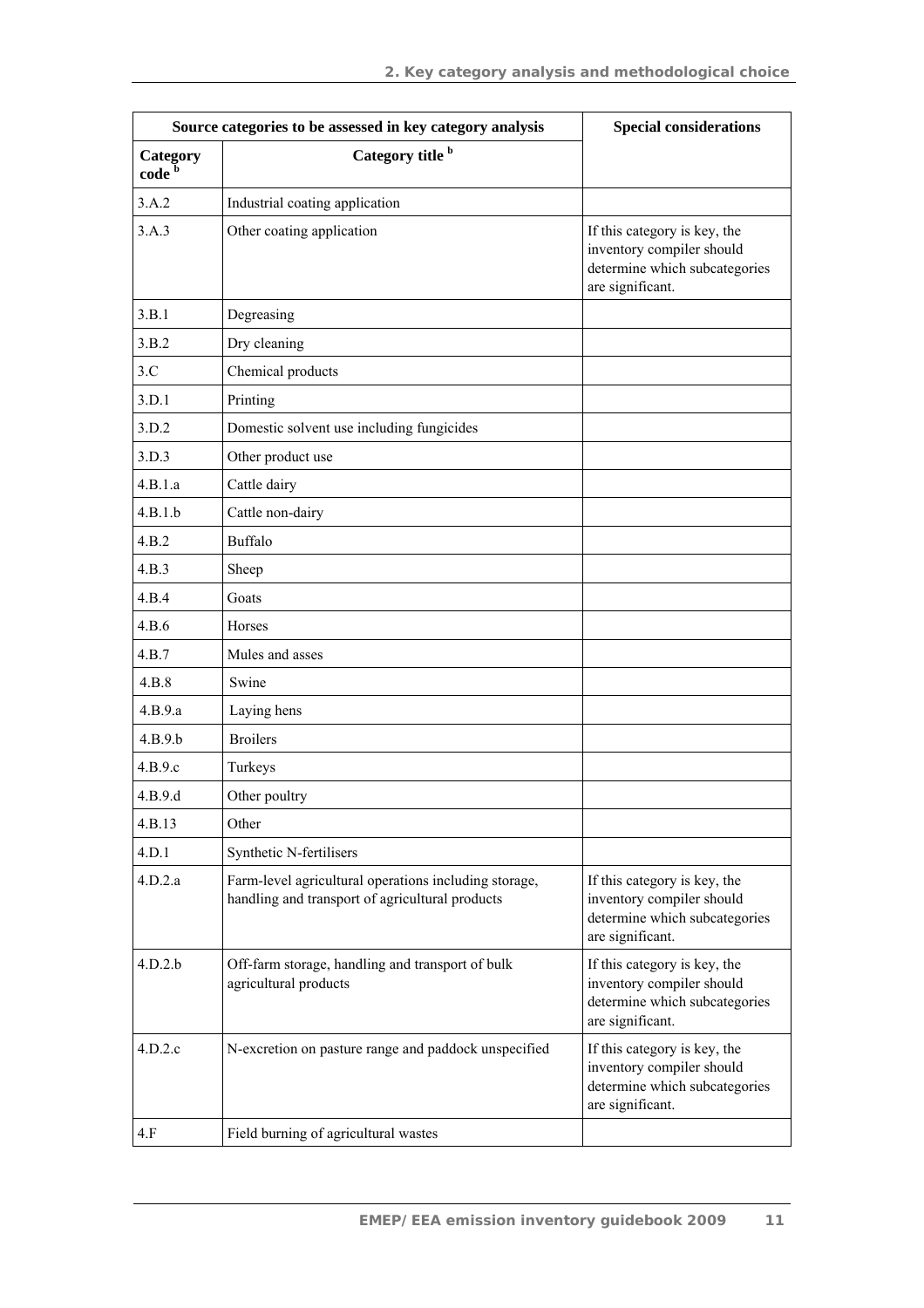|                               | Source categories to be assessed in key category analysis                                                                                                                                                                                                   | <b>Special considerations</b>                                                                                  |
|-------------------------------|-------------------------------------------------------------------------------------------------------------------------------------------------------------------------------------------------------------------------------------------------------------|----------------------------------------------------------------------------------------------------------------|
| Category<br>code <sup>b</sup> | Category title <sup>b</sup>                                                                                                                                                                                                                                 |                                                                                                                |
| 4. G                          | Agriculture Other                                                                                                                                                                                                                                           | If this category is key, the<br>inventory compiler should<br>determine which subcategories<br>are significant. |
| 6.A                           | Solid waste disposal on land                                                                                                                                                                                                                                |                                                                                                                |
| 6.B                           | Wastewater handling                                                                                                                                                                                                                                         |                                                                                                                |
| 6.C.a                         | Clinical waste incineration                                                                                                                                                                                                                                 |                                                                                                                |
| 6.C.b                         | Industrial waste incineration                                                                                                                                                                                                                               |                                                                                                                |
| 6.C.c                         | Municipal waste incineration                                                                                                                                                                                                                                |                                                                                                                |
| 6.C.d                         | Cremation                                                                                                                                                                                                                                                   |                                                                                                                |
| 6.C.e                         | Small-scale waste burning                                                                                                                                                                                                                                   |                                                                                                                |
| 6.D                           | Other waste                                                                                                                                                                                                                                                 | If this category is key, the<br>inventory compiler should<br>determine which subcategories<br>are significant. |
| 7.A                           | Other (included in national total for entire territory)                                                                                                                                                                                                     |                                                                                                                |
|                               | <sup>a</sup> In some cases, inventory compilers may modify this list of categories to reflect particular national circumstances.<br><sup>b</sup> The categories should include the respective codes and be consistent with the most recent NFR terminology. |                                                                                                                |

## **2.4 Methodological approaches to identify key categories**

The methodology follows the IPCC approach to produce pollutant-specific key categories and covers Approaches 1 and 2 for both level and trend assessments. The two approaches developed by the IPCC, and described below, for performing key category analysis can be used to identify the key categories for each pollutant. Both approaches identify key categories in terms of their contribution to the absolute level of national emissions and to the trend of emissions.

- In Approach 1, key categories are identified using a predetermined cumulative emissions threshold. Key categories are those which, when summed together in descending order of magnitude, cumulatively add up to 80 % of the total level  $\binom{3}{2}$ .
- In Approach 2, key categories can be derived by inventory compilers if category uncertainties or parameter uncertainties are available. Under Approach 2, categories are sorted according to their contribution to uncertainty.

Results of Approach 2 are additional to Approach 1. If Approach 1 and Approach 2 assessments have been performed, it is good practice to report the results of Approach 2 analysis in addition to the results of Approach 1. Results of both Approaches 1 and 2 should be used when setting priorities to inventory preparation.

 $\overline{a}$  $(3)$  The predetermined threshold is based on an evaluation of several inventories and is aimed at establishing a general level where a significant percentage of inventory uncertainty will be covered by key categories. The final category that should be defined as *key* is that category for which the cumulative total is exactly equal to, or exceeds the 80 % threshold. This approach is consistent with that recommended by IPCC for the determination of key sources.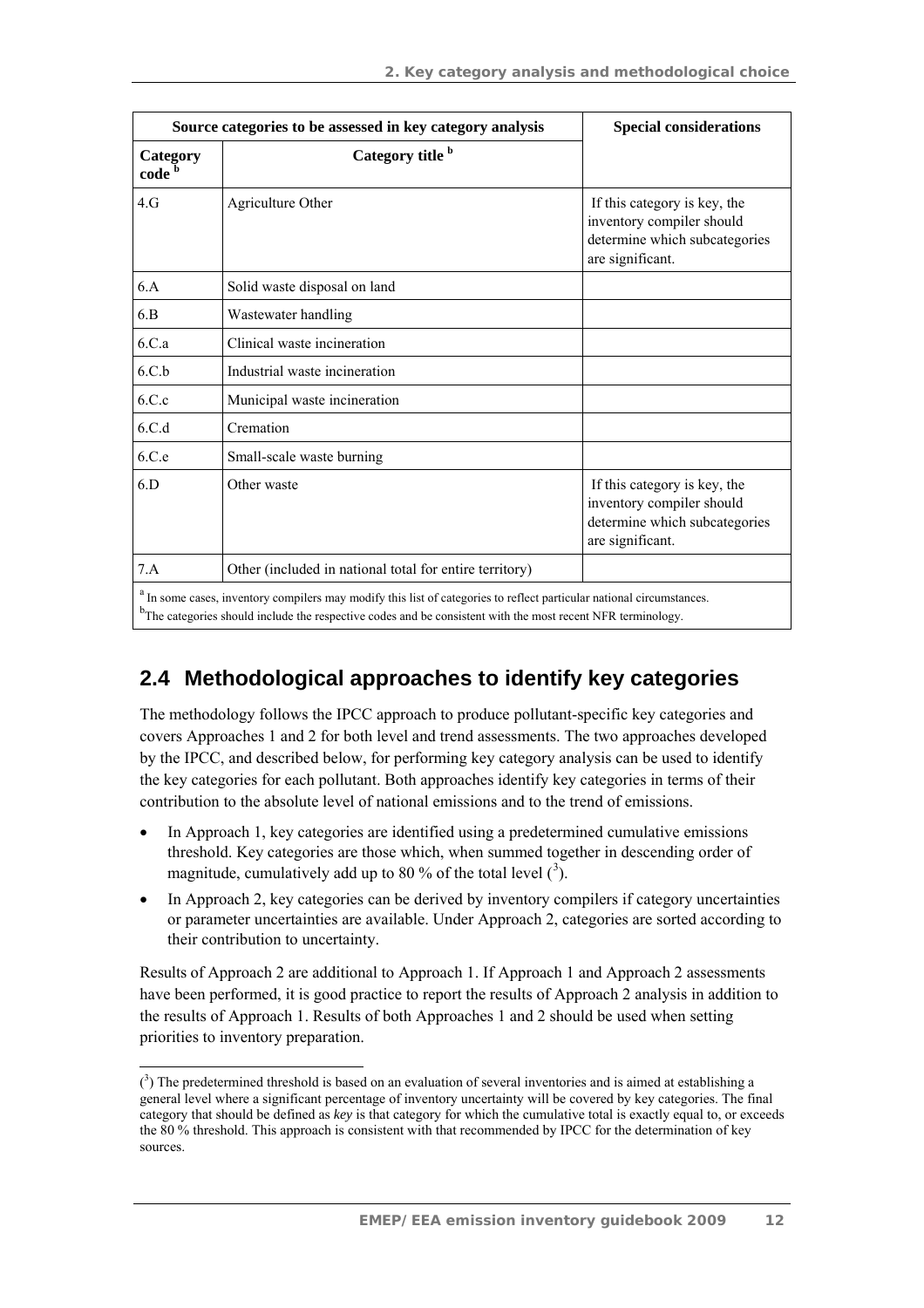An additional step (see Appendix A) can be used for countries wanting to aggregate their pollutant-specific key category analysis to a single list based on weightings.

In addition to making a quantitative determination of key categories (or where quantitative assessments are not possible), it is good practice to consider qualitative criteria (for more detail, see subsection 2.4.3).

Figure 2-2 illustrates how inventory compilers can determine which approach to use for the identification of key categories.



**Figure 2-2 Decision tree to identify key categories**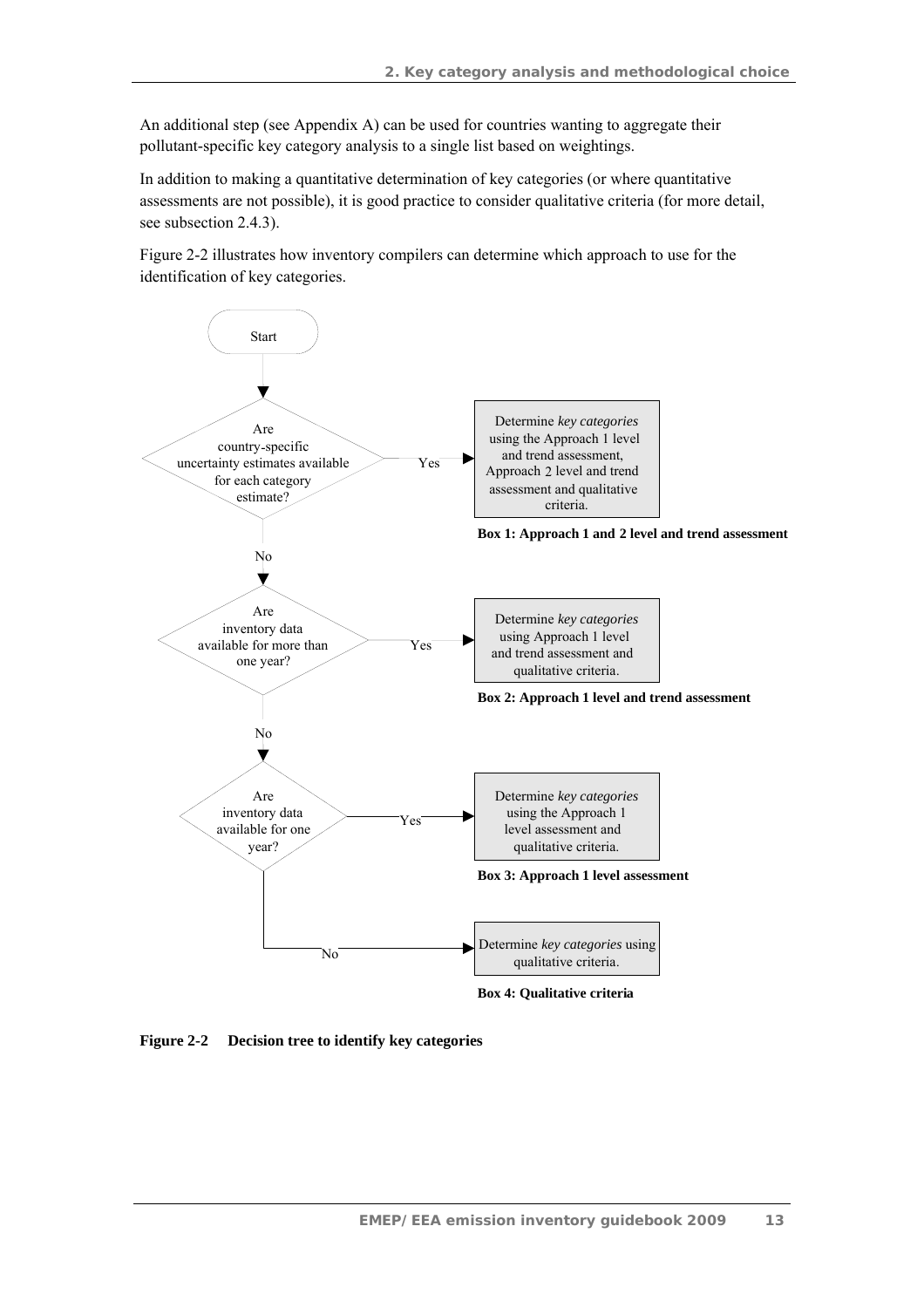### **2.4.1 Approach 1 to identify key categories**

Approach 1 to identifying key categories assesses the influence of various categories of sources on the *level*, and, possibly, the *trend* of the national inventory. When the inventory estimates are available for several years, it is good practice to assess the contribution of each category to both the level and trend of the national inventory. If only a single year's inventory is available, a level assessment can only be performed.

Approach 1 can readily be accomplished using a spreadsheet analysis. Table 2-2 (level) and Table 2-3  $(4)$  (trend) illustrate the format of the analysis. Separate calculation sheets  $(5)$  are suggested for each pollutant and for the level and trend assessments because it is necessary to sort the results of the analysis for each pollutant. It is more difficult to track the process if the analyses are combined in the same table.

#### *Level assessment*

The contribution of each source category to the total national inventory level is calculated according to equation (1) (level assessment (Approach 1)):

Key category level assessment =  $|$  source category estimate  $|/$  total contribution

$$
L_{x,t} = E_{x,t} / \sum E_t
$$
 (1)

Where:

| $L_{x,t}$  |     | $=$ level assessment for source x in latest inventory year (year t)                                                                                              |
|------------|-----|------------------------------------------------------------------------------------------------------------------------------------------------------------------|
| $E_{x,t}$  |     | $=$ value of emission estimate of source category x in year t                                                                                                    |
| $\sum E_t$ | $=$ | total contribution, which is the sum of the emissions in year $t$ ,<br>calculated using the aggregation level chosen by the country for key<br>category analysis |

Key categories according to equation (1) are those that, when summed together in descending order of magnitude, add up to 80 % of the sum of all *Lx,t*. Table 2-2 presents a format that can be used for the level assessment.

**Table 2-2 Spreadsheet for the Approach 1 analysis — level assessment** 

|                                | $B^4$                                      |  |                                      | Е                                       |                                           |
|--------------------------------|--------------------------------------------|--|--------------------------------------|-----------------------------------------|-------------------------------------------|
| <b>NFR</b><br>category<br>code | <b>Pollutant</b><br><b>NFR</b><br>category |  | Latest year<br>estimate<br>$E_{x,t}$ | <b>Level</b><br>assessment<br>$L_{x,t}$ | <b>Cumulative</b><br>total of<br>column E |
|                                |                                            |  |                                      |                                         |                                           |
|                                |                                            |  |                                      |                                         |                                           |
|                                |                                            |  |                                      |                                         |                                           |

 $\overline{a}$ ( 4 ) This guidance is copied from the 2006 IPCC Guidelines for National Greenhouse Gas Inventories and has been modified to provide column headings relevant for air pollutant emissions.

<sup>(</sup> 5 ) The 2006 IPCC Guidelines for National Greenhouse Gas Inventories provides an Excel spreadsheet tool for these calculations.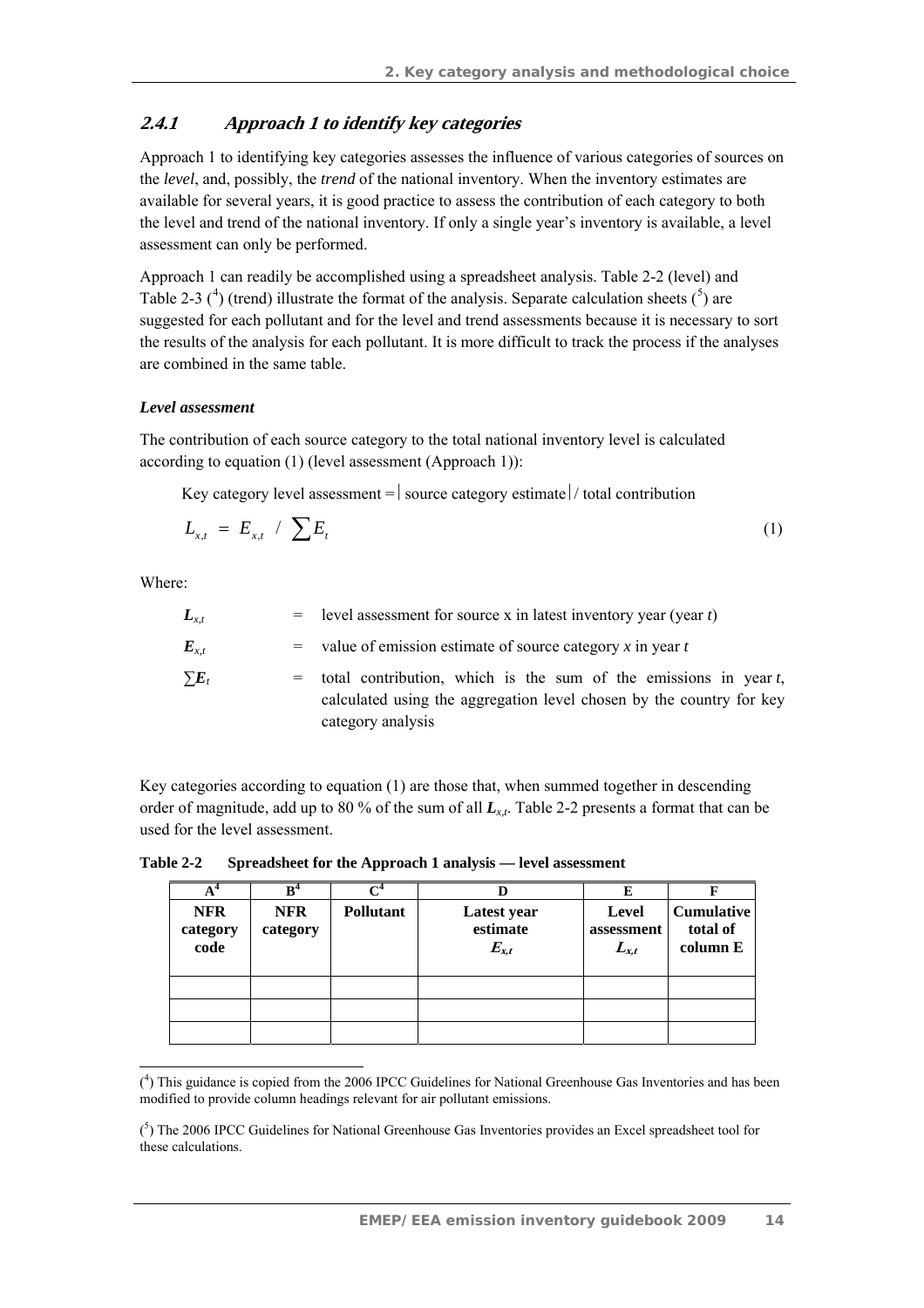| -<br>Total | - |  |  |
|------------|---|--|--|
|------------|---|--|--|

Where:

| column A: | code of NFR categories                                                        |
|-----------|-------------------------------------------------------------------------------|
| column B: | description of NFR categories including fuel type                             |
| column C: | pollutant                                                                     |
| column D: | value of emission estimate of category x in latest inventory year (year $t$ ) |
| column E: | level assessment following equation (1)                                       |
| column F: | cumulative total of column F                                                  |

Inputs to columns A–D will be available from the inventory. The total of column D presents the emissions. In column E, the level assessment is computed according to equation (1). Once the entries in column E are computed, the categories in the table should be sorted in descending order of magnitude according to column E. After this step, the cumulative total summed in column E can be calculated into column F. Key categories are those that, when summed together in descending order of magnitude, add up to 80 % of the total in column F. Where the method is applied correctly, the sum of entries in column E must be 1. The rationale for the choice of the 80 % threshold for the Approach 1 builds on Rypdal & Flugsrud (2001) and is also presented in the IPCC Guidelines, Chapter 7, subsection 7.2.1.1. This rationale suggests application of some pragmatic reduction to the threshold based on analysis of the relationship of the number of key categories compared to the threshold because of the number of pollutants for which emissions are estimated. Analysis of recent reporting shows that an 80 % cut-off captures a maximum of 75 % of categories for NMVOC reporting where emissions are important for a large number of categories.

The level assessment should be performed for the base year of the inventory (if applicable) and for the latest inventory year (year *t*). If estimates for the base year have changed or been recalculated, the base year analysis should be updated. Key category analysis can also be updated for other recalculated years. In many cases, however, it is sufficient to derive conclusions regarding methodological choice, resource prioritisation or QA/QC procedures without an updated key category analysis for the entire inventory time series. Any category that meets the threshold for the base year or the most recent year should be identified as *key*. However, the interpretation of the results of the key category analysis should take longer time series than the most recent year into account if key category analyses are available. If a category has been *key* for all or most previous years according to either the level or trend assessments or both (the two assessments should be considered separately), they should be identified as *key* in the latest year estimate except in cases where a clear explanation can be provided why a category may no longer be *key* in any future years.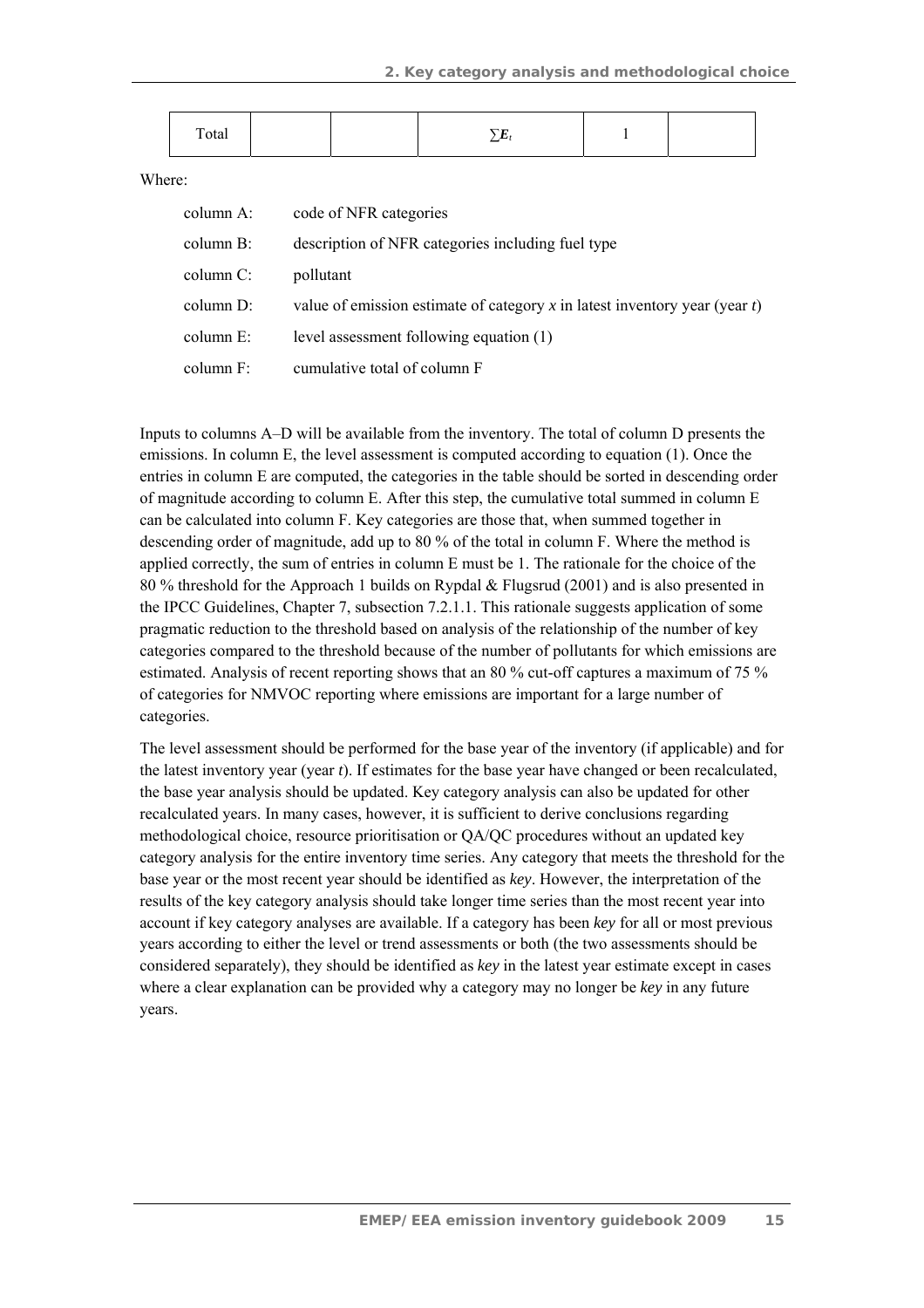#### *Trend assessment*

The purpose of the trend assessment is to identify categories that may not be large enough to be identified by the level assessment, but whose trend is significantly different from the trend of the overall inventory, and should therefore receive particular attention. The trend assessment can be calculated according to equation (2) if more than one year of inventory data are available.

$$
T_{x,t} = \frac{E_{x,0}}{\sum E_0} \cdot \left( \left[ \frac{\left( E_{x,t} - E_{x,0} \right)}{E_{x,0}} \right] - \frac{\left( \sum E_t - \sum E_0 \right)}{\sum E_0} \right) \tag{2}
$$

Where:

 $T_{\rm x}$  = trend assessment of source category *x* in year *t* as compared to the base year (year 0) or starting year of the inventory

$$
E_{x,t} \text{ and } E_{x,0} = \text{ values of estimates of source category } x \text{ in year } t \text{ and } 0 \text{ respectively}
$$
\n
$$
\sum E_t \text{ and } \sum E_0 = \text{ total inventory estimates in years } t \text{ and } 0 \text{ respectively}
$$

The trend of a category refers to the change in the source category emissions over time; it is computed by subtracting the base year, or the starting year (year 0), estimate for source category *x*  from the latest inventory year (year *t*) estimate and dividing by the value of the base year estimate.

The total trend refers to the change in the total inventory emissions over time, computed by subtracting the year 0 estimate for the total inventory from the latest year (year *t*) estimate and dividing by the value of the year 0 estimate.

In circumstances where the year 0 emissions for a given category are zero, the expression may be reformulated to avoid zero in the denominator (see equation (3)).

$$
T_{x,t} = E_{x,t} / \sum E_0 \tag{3}
$$

Where:

 $T_{x,t}$  = trend assessment of source category *x* in year *t* as compared to the base year (year 0) or starting year of the inventory

$$
\sum E_0 = \text{total inventory estimates in years } t \text{ and } 0 \text{, respectively}
$$

$$
E_{x,t} = \text{values of estimates of source category } x \text{ in years } t
$$

The trend assessment identifies categories whose trend is different from the trend of the total inventory, regardless of whether the category trend is increasing or decreasing, or is a sink or source. Categories whose trends diverge most from the total trend should be identified as *key*, when this difference is weighted by the level of emissions of the category in the base year.

Table 2-3 outlines a format that can be used for the Approach 1 trend assessment.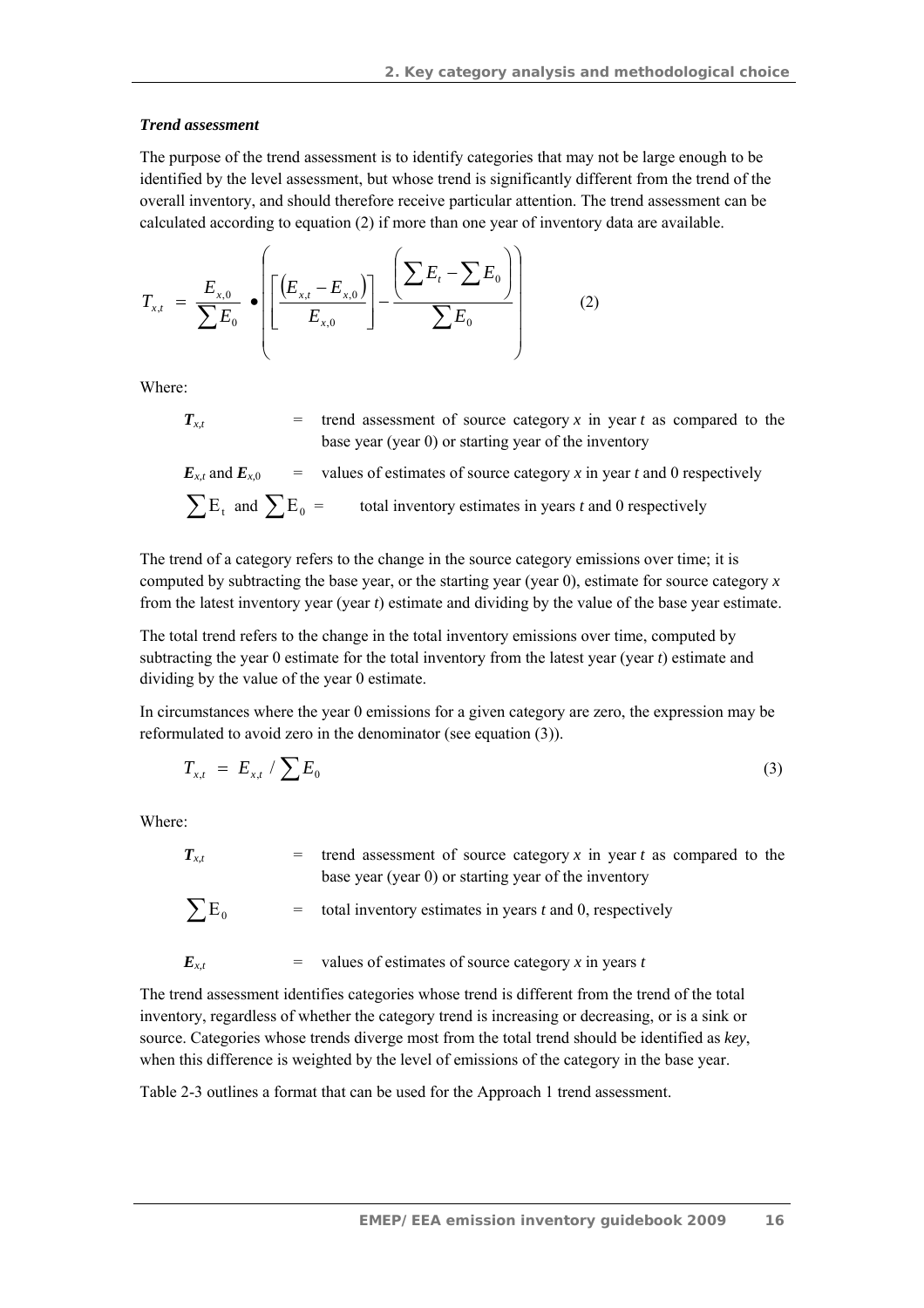|                                |                        |                  |                                           | E                                    |                                              |                                           | Н                                         |
|--------------------------------|------------------------|------------------|-------------------------------------------|--------------------------------------|----------------------------------------------|-------------------------------------------|-------------------------------------------|
| <b>NFR</b><br>category<br>code | <b>NFR</b><br>category | <b>Pollutant</b> | <b>Base year</b><br>estimate<br>$E_{x,0}$ | Latest year<br>estimate<br>$E_{x,t}$ | <b>Trend</b><br>assessment<br>$\bm{T}_{x,t}$ | $\frac{6}{6}$<br>Contribution<br>to trend | <b>Cumulative</b><br>total of<br>column G |
|                                |                        |                  |                                           |                                      |                                              |                                           |                                           |
|                                |                        |                  |                                           |                                      |                                              |                                           |                                           |
| Total                          |                        |                  |                                           |                                      | $\Sigma_{\mathrm{T_{t}}}$                    |                                           |                                           |

**Table 2-3 Spreadsheet for the Approach 1 analysis — trend assessment** 

Where:

| column A |                           | $\therefore$ code of NFR categories $(^4)$                                                                                                    |
|----------|---------------------------|-----------------------------------------------------------------------------------------------------------------------------------------------|
| column B | $\mathbb{R}^{\mathbb{Z}}$ | description of NFR categories $(^4)$                                                                                                          |
| column C | ÷.                        | pollutant $(^4)$                                                                                                                              |
| column D |                           | year 0 estimate of emissions from the national inventory data                                                                                 |
| column E |                           | latest year estimate of emissions from the most recent national<br>inventory data                                                             |
| column F | $\mathbb{R}^{\mathbb{Z}}$ | trend assessment from equation $(2)$ (from equation $(3)$ ) for zero base<br>year emissions)                                                  |
| column G | ÷                         | percentage contribution of the category to the total of trend<br>assessments in last row of column F, i.e. $T_{x,t}$ / $\sum_{i=1}^{t} T_{t}$ |
| column H | $\mathbb{R}^n$            | cumulative total of column G, calculated after sorting the entries in<br>descending order of magnitude according to column G                  |

The entries in columns A, B, C and E should be identical to those used in Table 2-2, for the Approach 1 analysis — level assessment. The base year estimate in column D is always entered, while the latest year estimate in column E will depend on the year of analysis. The value of  $T_{x}$ should be entered in column F for each category of sources, following equation (2), and the sum of all the entries entered in the total line of the table. The percentage contribution of each category to the total of column F should be computed and entered in column G. The categories (i.e. the rows of the table) should be sorted in descending order of magnitude, based on column G. The cumulative total of column G should then be computed in column H. Key categories are those that, when summed together in descending order of magnitude, add up to more than 80 % of the total of column F.

The trend assessment treats increasing and decreasing trends similarly. However, for the prioritisation of resources, there may be specific circumstances where countries may not want to invest additional resources in the estimation of key categories with decreasing trends. Underlying reasons why a category showing strong decreasing trends could include activity decrease, mitigation measures leading to reduced emission factors or abatement measures (e.g. chemical or metals production) changing the production processes.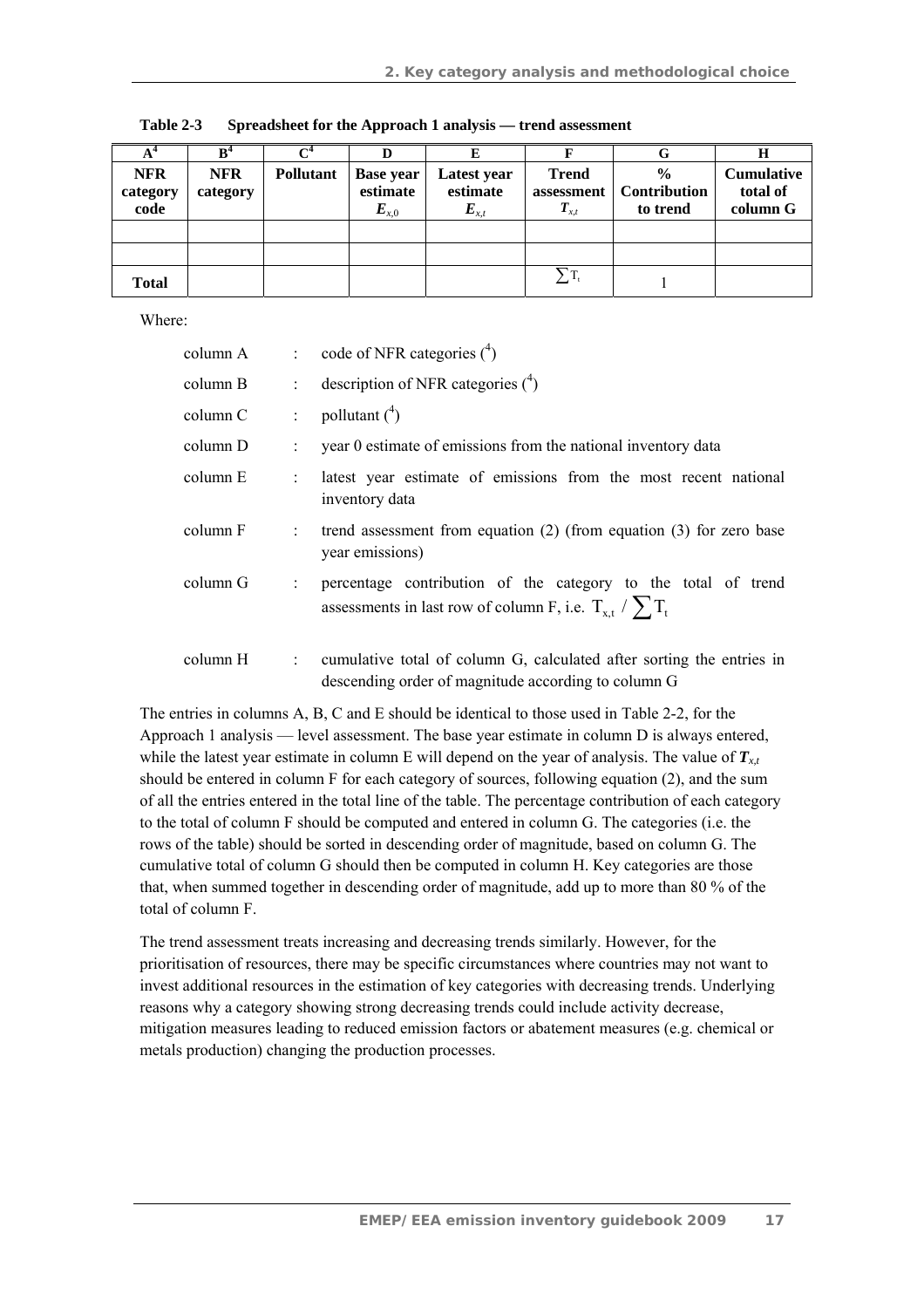In particular for a long-term decline of activities (not volatile economic trends) and when the category is not *key* from the level assessment, it is not always necessary to implement higher tier methods or to collect additional country-specific data if appropriate explanations can be provided why a category may not become more relevant again in the future. This could be the case, for example, for emissions of some pollutants (e.g. lead) from road vehicles in countries where switching to lead-free fuel reduced emissions significantly. Regardless of the method chosen or the importance of the category in particular years, countries should endeavour to use the same method for all years in a time series. Therefore, it may be more appropriate to continue using a higher tier method if it had been used in previous years.

Categories, identified using *key* in the trend assessment, which show declining trends, such as the introduction of abatement measures or other emission reduction measures, should be prioritised as appropriate estimation of these emissions will be important. Irrespective of the methodological choice, inventory compilers should clearly and precisely explain and document categories with strongly decreasing trends and should apply appropriate QA/QC procedures.

#### **2.4.2 Approach 2 to identify key categories**

Approach 2 is an enhancement on Approach 1 and helps to promote the importance of categories that have a high uncertainty*.* The approach is based on the results of the uncertainty analysis described in the Chapter 5, Uncertainties, in this Guidebook. Inventory compilers are encouraged to use Approach 2 in addition to Approach 1 because it will provide additional insight into the categories with high uncertainties and will assist in prioritising activities to improve inventory quality and reduce overall uncertainty.

#### *Application of uncertainty estimates to identify key categories*

Uncertainty estimates based on the uncertainty Approach 1 described in Chapter 5, Uncertainties, are sufficient for this purpose; however, estimates based on the uncertainty Approach 2 should be used when available. The category uncertainties are incorporated by weighting the Approach 1 level and trend assessment results according to the category percentage uncertainty. The key category equations are presented below.

#### *Level assessment*

Equation (4) describes the Approach 2 level assessment including uncertainty. This equation should be used to modify the equation in column E of Table 2-2 to add in the uncertainty component.

$$
LU_{x,t} = \left(L_{x,t} \bullet U_{x,t}\right) / \sum \left[\left(L_t \bullet U_t\right)\right] \tag{4}
$$

Where:

| $LU_{xt}$ | $=$ level assessment for category x in latest inventory year (year t) with<br>uncertainty                                                          |
|-----------|----------------------------------------------------------------------------------------------------------------------------------------------------|
| $L_{x,t}$ | $=$ computed as in equation (1)                                                                                                                    |
| $U_{x,t}$ | $=$ category percentage uncertainty in year t calculated as described in<br>Chapter 5, Uncertainties, and reported in column G of Table 6-1 in the |

same chapter. If the uncertainty is asymmetrical, the larger uncertainty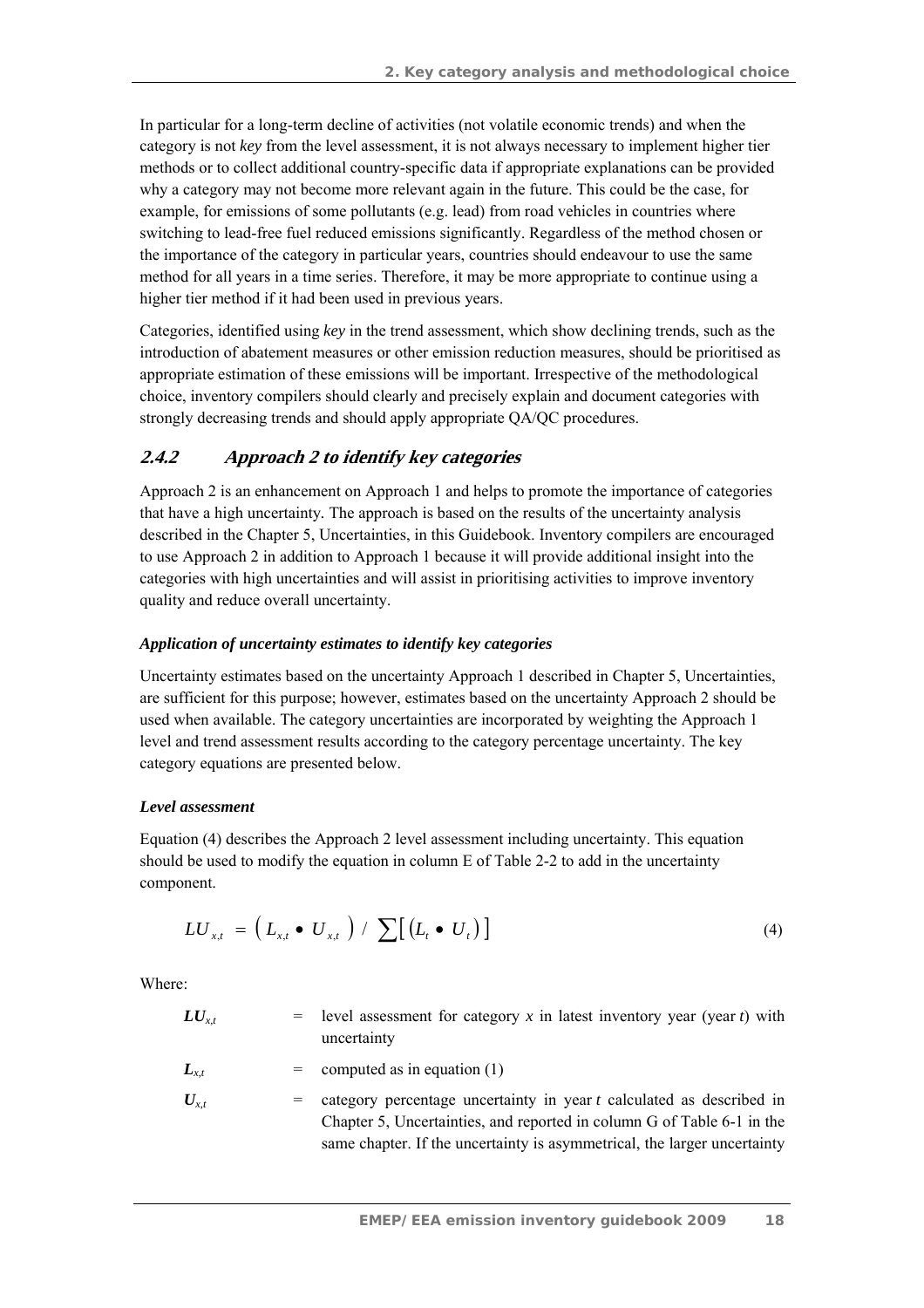should be used. The relative uncertainty will always have a positive sign.

After computing level assessment with uncertainty, results should be sorted according to decreasing order of magnitude, as in Approach 1. The key categories are those that add up to 80 % of the sum of all *LUx,t*. This 80 % was the basis for the derivation of the threshold used in the Approach 1 analysis. The categories identified by the level assessment with uncertainty that are different from categories identified by Approach 1 should then be highlighted and added to those also to be treated as additional key categories. In addition, the order of key categories identified by Approach 2 may be of use for those who are planning to improve inventories.

#### *Trend assessment*

Equation (5) shows how the Approach 2 Trend Assessment can be expanded to include uncertainty. This equation should be used to modify the equation in column F of Table 2-3 to add in the uncertainty component.

$$
TU_{x,t} = \left(T_{x,t} \bullet U_{x,t}\right) \tag{5}
$$

Where:

| $\boldsymbol{T}\boldsymbol{U}_{\!x.t}$ | $=$ | trend assessment for category x in latest inventory year (year $t$ ) with<br>uncertainty                                                                                                                                                                                                                                |
|----------------------------------------|-----|-------------------------------------------------------------------------------------------------------------------------------------------------------------------------------------------------------------------------------------------------------------------------------------------------------------------------|
| $\bm{T}_{x,t}$                         |     | $=$ trend assessment computed as in equation (2)                                                                                                                                                                                                                                                                        |
| $U_{x,t}$                              | $=$ | category percentage uncertainty in year t calculated as described in<br>Chapter 5, Uncertainties. Note that this is the same uncertainty as in<br>the total of column G of Table 6-1 in the same chapter and not the<br>uncertainty assessment for trend. The relative uncertainty will always<br>have a positive sign. |

After computing trend assessment with uncertainty, results should be sorted according to decreasing order of magnitude. The key categories are those that add up to 80 % of the total value of the total  $TU_{x,t}$ . This 80 % was the basis for the derivation of the threshold used in the Approach 1 analysis. The key categories according to trend assessment with uncertainty should be treated as key categories and should be added to the list of key categories from Approach 1, if they are different from categories identified by Approach 1. In addition, the order of key categories identified by Approach 2 may be of use for those who are planning to improve inventories.

#### *Incorporating Monte Carlo analysis*

In Chapter 5, Uncertainties, Monte Carlo analysis is presented as the Approach 2 for quantitative uncertainty assessment. Whereas the Approach 1 uncertainty analysis is based on simplified assumptions to develop uncertainties for each category, Monte Carlo types of analysis can handle large uncertainties, complex probability density functions, correlations or complex emission estimation equations. The output of the Approach 2 uncertainty analysis can be used directly in equations (4) and (5). If uncertainties are asymmetrical, the larger percentage difference between the mean and the confidence limit should be used.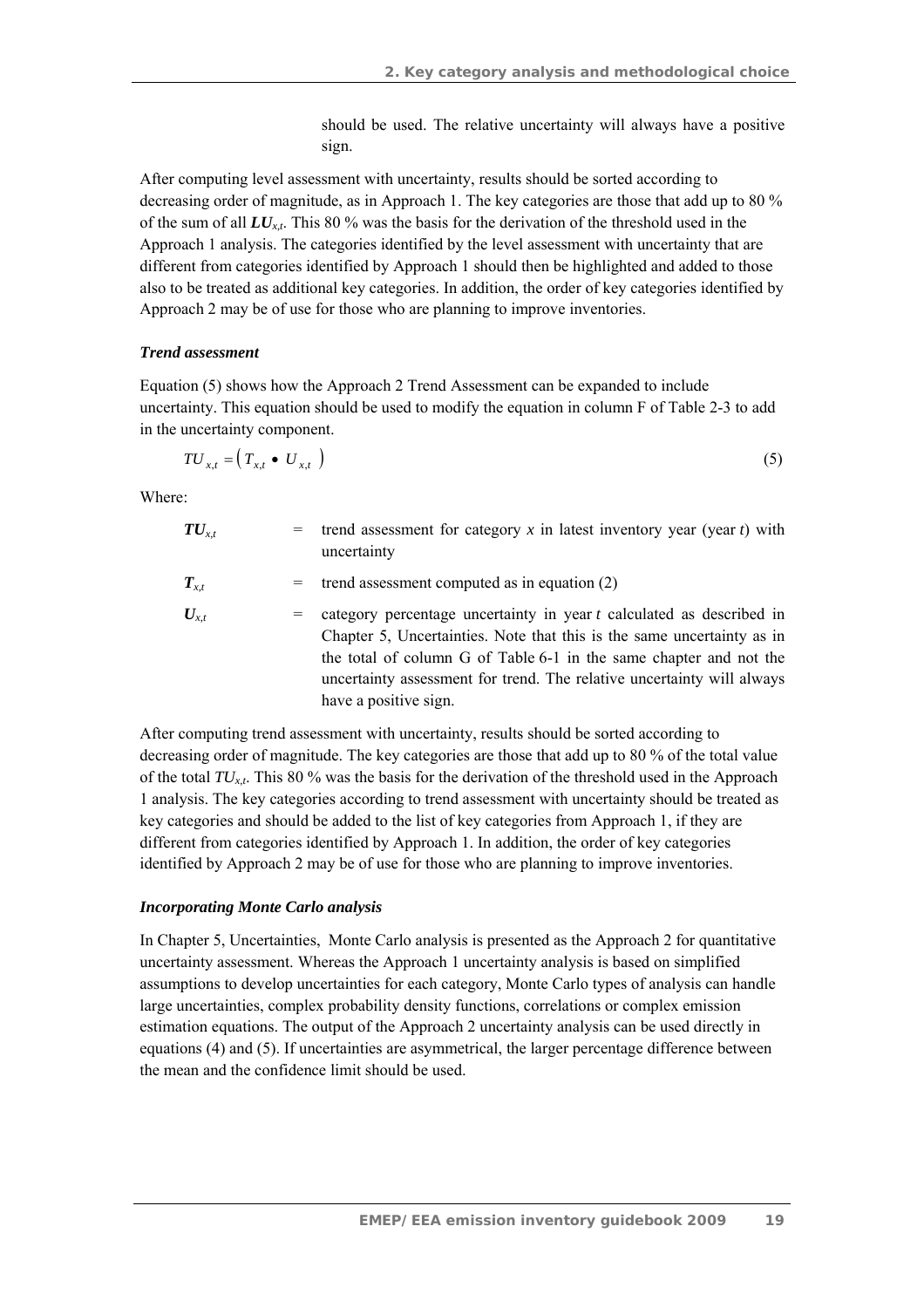Monte Carlo analysis or other statistical tools can also be used to perform a sensitivity analysis to directly identify the principal factors contributing to the overall uncertainty. Thus, a Monte Carlo or similar analysis can be a valuable tool for a key category analysis. Inventory compilers are encouraged to use the method, for example, to analyse more disaggregated subcategories (by modelling correlations), emission factors and activity data separately (to identify key parameters rather than key categories). The use of these methods should be properly documented.

### **2.4.3 Qualitative criteria to identify key categories**

In some cases, the results of Approach 1 or Approach 2 analysis of key categories may not identify all categories that should be prioritised in the inventory system. If quantitative key category analysis has not been carried out due to lack of completeness in the inventory, it is good practice to use qualitative criteria to identify key categories*.* The criteria below address specific circumstances that may not be readily reflected in the quantitative assessment. These criteria should be applied to categories not identified in the quantitative analysis. Those that meet the qualitative criteria should be added to the list of key categories. Although it is important to implement a trend assessment as part of good practice if data are available, it is particularly important to consider these criteria if the trend assessment has not been compiled.

- *Mitigation techniques and technologies*: if emissions from a category have decreased through the use of mitigation techniques, it is good practice to identify such categories as *key*. This will ensure that such categories are prioritised within the inventory and that better quality estimates are prepared to reflect the mitigation effects as closely as possible. It will also ensure that the methods used are transparent with respect to mitigation which is important for assessing inventory quality.
- *Expected growth*: the inventory compiler should assess which categories are likely to show an increase in emissions in the future. The inventory compiler may use expert judgement to make this determination. It is encouraged to identify such categories as *key*.
- *No quantitative assessment of uncertainties performed*: where Approach 2 including uncertainties in the key category analysis is not used, inventory compilers are still encouraged to identify categories that are assumed to contribute most to the overall uncertainty as *key;* the largest reductions in overall inventory uncertainty can be achieved by improving the estimates of categories having higher uncertainties. The qualitative consideration should take into account whether any methodological improvements could reduce uncertainties significantly. This could, for example, be applied to a small net flux results from the subtraction of large emissions, which can imply a very high uncertainty.
- *Completeness*: neither Approach 1 nor Approach 2 gives correct results if the inventory is not complete. The analysis can still be performed, but there may be key categories among those not estimated. In these cases it is good practice to examine qualitatively potential key categories that are not yet estimated quantitatively by applying the qualitative considerations above. The inventory of a country with similar national circumstances can also often give good indications of potential key categories. Chapter 3, Data collection, suggests methods to approximate activity data that can be used to compile preliminary estimates of emissions in a category. This preliminary analysis can thus be used to conclude whether a category potentially is *key* and prioritise data collection in that category.

The qualitative assessment should aim to introduce those categories within the quantitative ranking system, described in subsections 2.4.1 and 2.4.2, for each pollutant.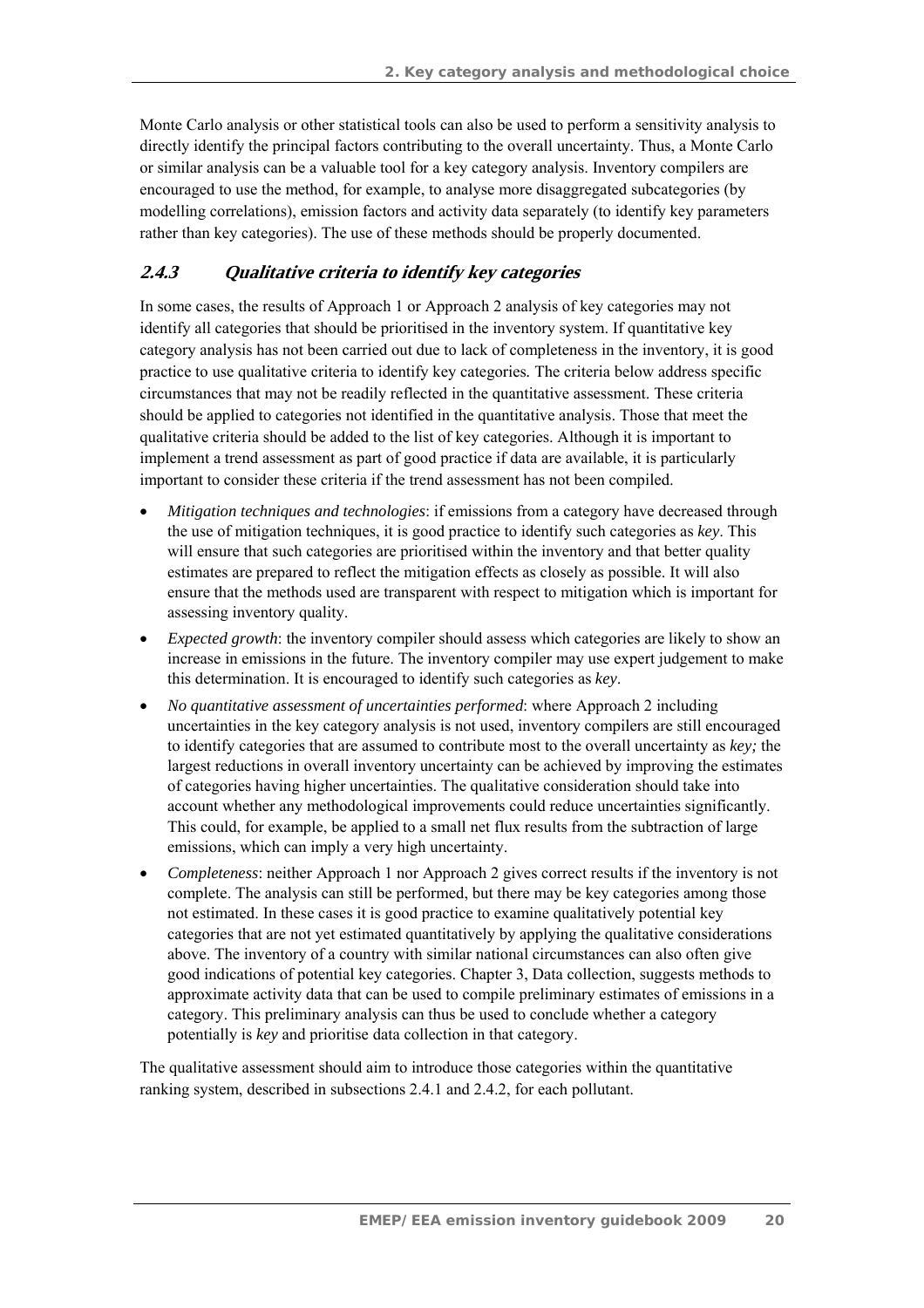### **2.5 Reporting and documentation**

It is good practice to clearly document the results of the key category analysis in an appropriate inventory report, such as the Informative Inventory Report (IIR), as specified in the UNECE EMEP Reporting Guidelines (UNECE, 2009). Documentation should include a series of tables by pollutant showing the prioritised categories, explaining the choice of method for each category (using Tier 1, 2 or 3 notations) and listing the criteria by which each category was identified as *key* (e.g. Approach 1, Approach 2, level or trend, or qualitative) using the following notations e.g. L1, L2, T1 or T2 where:

- $\bullet$  L = key category according to level assessment
- $T = \text{key category according to trend assessment}$
- $\bullet$   $Q = \text{key category according to qualitative criteria}$
- $1 =$  Approach 1 (basic cumulative on magnitude of emission)
- $2 =$  Approach 2 (applying uncertainty weightings)

Where categories are key and only Tier 1 methods are used a description of the difficulties in estimating using higher tiers should also be described.

## **2.6 Examples of key category analysis**

Examples of the application of Approach 1 are shown in Table 2-4 and Table 2-5. Both the level and the trend assessment were conducted using estimates of emissions from the national inventory of Sweden (IVL, 2006). Currently this analysis does not show the recommended level of disaggregation by fuel. Although a qualitative assessment was not conducted in this example, it was not anticipated that additional categories would have been identified.

Examples of the results of the Approach 1 level assessment are shown in Table 2-4 with key categories in bold. Table 2-5 presents an Approach 1 trend key category analysis. Examples of Approach 2 level and trend assessments can be seen in the 2006 IPCC Guidelines for National Greenhouse Gas Inventories (Chapter 4, Tables 4.9 and 4.10). Table 2-6 finally summarises the results of the key category analysis for  $NO<sub>x</sub>$  for Sweden.

#### **NOTE:**

For air quality pollutants there should be a table, or tables, per pollutant as the emissions for different pollutants cannot be added together unless an optional approach for combining results of individual key category analyses is implemented (as specified in Appendix A). In addition, the examples below present the 80 % threshold suggested for key category analysis for air quality pollutants.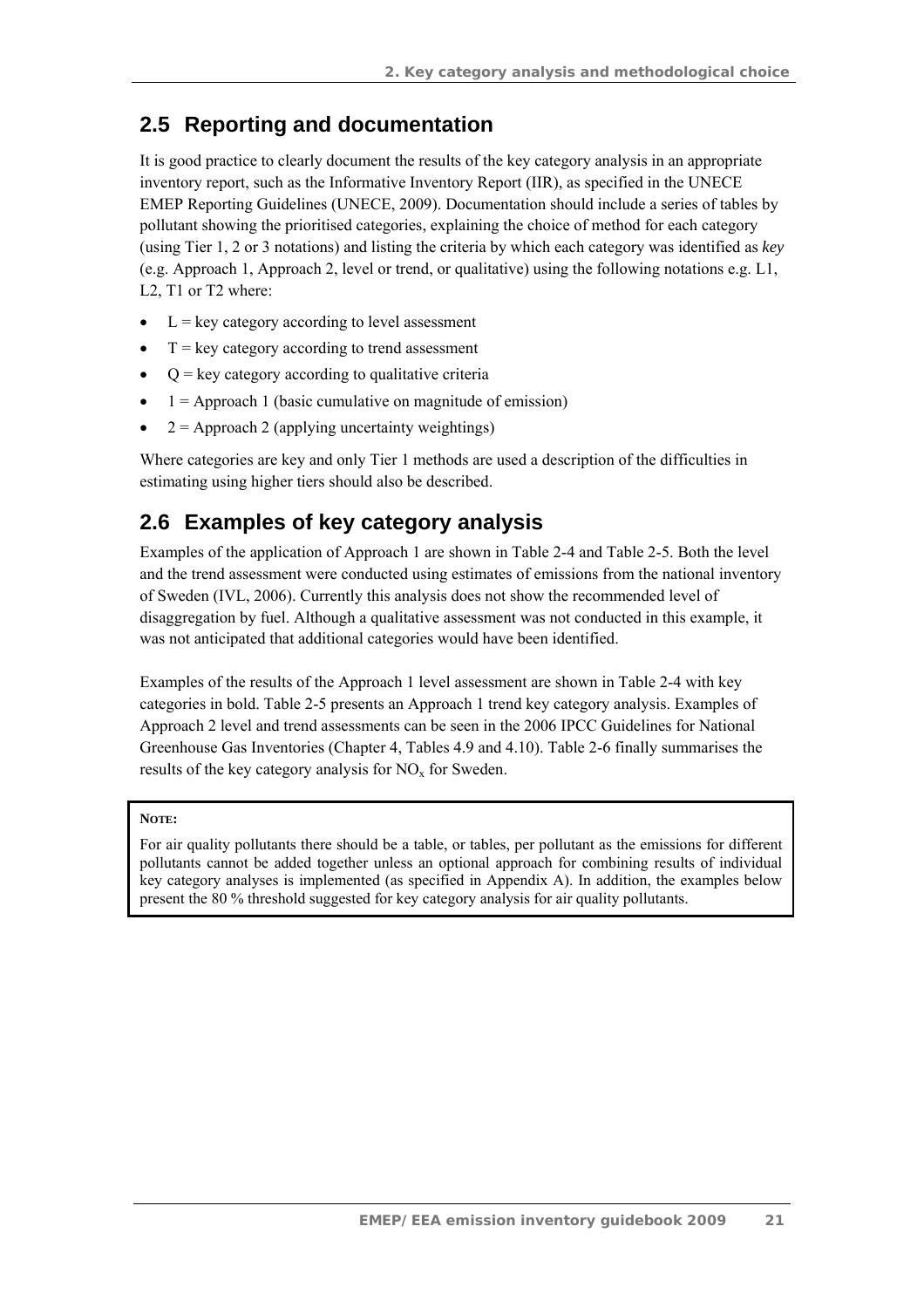| $A^4$                          | B <sup>4</sup>                            | $\overline{C}^4$<br>D |                                   | E                                | F                                         |  |
|--------------------------------|-------------------------------------------|-----------------------|-----------------------------------|----------------------------------|-------------------------------------------|--|
| <b>NFR</b><br>category<br>code | <b>NFR</b> category                       | Pollutant             | Latest year estimate<br>$E_{x,t}$ | Level<br>assessment<br>$L_{x,t}$ | <b>Cumulative</b><br>total of column<br>E |  |
|                                |                                           |                       |                                   |                                  |                                           |  |
| 1.A.3.b.iii                    | Road transport:<br>heavy-duty vehicles    | NO <sub>X</sub>       | 44.87                             | 0.26                             | 0.26                                      |  |
| 1.A.3.b.i                      | Road transport:                           | NO <sub>X</sub>       | 28.12                             | 0.16                             | 0.42                                      |  |
|                                | passenger cars                            |                       |                                   |                                  |                                           |  |
| 1.A.2.f                        | Other (specify in a                       | NO <sub>x</sub>       | 21.29                             | 0.12                             | 0.54                                      |  |
|                                | covering note)                            |                       |                                   |                                  |                                           |  |
| 1.A.1.a                        | Public electricity and                    | NO <sub>X</sub>       | 12.84                             | 0.07                             | 0.62                                      |  |
|                                | heat production                           |                       |                                   |                                  |                                           |  |
| 2.D.1                          | Pulp and paper                            | NO <sub>X</sub>       | 10.98                             | 0.06                             | 0.68                                      |  |
| 1.A.4.c.ii                     | Off-road vehicles and                     | NO <sub>X</sub>       | 10.19                             | 0.06                             | 0.74                                      |  |
|                                | other machinery                           |                       |                                   |                                  |                                           |  |
| 1.A.3.d.ii                     | <b>National navigation</b>                | NO <sub>x</sub>       | 5.96                              | 0.03                             | 0.77                                      |  |
| 1.A.2.d                        | Pulp, paper and print                     | NO <sub>X</sub>       | 5.91                              | 0.03                             | 0.81                                      |  |
|                                |                                           |                       |                                   |                                  | see note                                  |  |
| 1.A.3.b.ii                     | Road transport: light-duty<br>vehicles    | NO <sub>x</sub>       | 5.90                              | 0.03                             | 0.84                                      |  |
| 1.A.4.c.iii                    | National fishing                          | NO <sub>x</sub>       | 4.53                              | 0.03                             | 0.86                                      |  |
| 1.A.4.b.i                      | Residential plants                        | $NO_{x}$              | 3.98                              | 0.02                             | 0.89                                      |  |
| 1.A.3.e.ii                     | Other mobile sources and<br>machinery     | NO <sub>x</sub>       | 3.19                              | 0.02                             | 0.90                                      |  |
| 1.A.2.c                        | Chemicals                                 | NO <sub>x</sub>       | 2.28                              | 0.01                             | 0.92                                      |  |
| 1.A.3.a.ii. (ii)               | Civil aviation (domestic,<br>cruise)      | NO <sub>x</sub>       | 2.08                              | 0.01                             | 0.93                                      |  |
| 1.A.4.b.ii                     | Household and gardening<br>(mobile)       | NO <sub>x</sub>       | 1.78                              | 0.01                             | 0.94                                      |  |
| 1.A.1.b                        | Petroleum refining                        | NO <sub>x</sub>       | 1.44                              | 0.01                             | 0.95                                      |  |
| 1.A.3.c                        | Railways                                  | NO <sub>x</sub>       | 1.36                              | 0.01                             | 0.95                                      |  |
| 1.A.5.b                        | Other, mobile (including<br>military)     | NO <sub>x</sub>       | 1.24                              | 0.01                             | 0.96                                      |  |
| 1.A.2.a                        | Iron and steel                            | $NO_{x}$              | 1.09                              | 0.01                             | 0.97                                      |  |
| 2.B.5                          | Other (specify in a<br>covering note)     | NO <sub>x</sub>       | 1.05                              | 0.01                             | 0.97                                      |  |
| $2.C$                          | Metal production                          | NO <sub>x</sub>       | 0.95                              | 0.01                             | 0.98                                      |  |
| 2.A.7                          | Other including non-fuel                  | NO <sub>x</sub>       | 0.68                              | $0.00\,$                         | 0.98                                      |  |
|                                | mining & construction                     |                       |                                   |                                  |                                           |  |
|                                | (specify in a covering                    |                       |                                   |                                  |                                           |  |
|                                | note)                                     |                       |                                   |                                  |                                           |  |
| 1.A.2.e                        | Food processing,<br>beverages and tobacco | NO <sub>x</sub>       | 0.62                              | 0.00                             | 0.99                                      |  |
| 1.A.3.a.ii.(i)                 | Civil aviation (domestic,<br>LTO)         | NO <sub>x</sub>       | 0.45                              | $0.00\,$                         | 0.99                                      |  |

**Table 2-4. Example of Approach 1 level assessment (with key categories in bold)**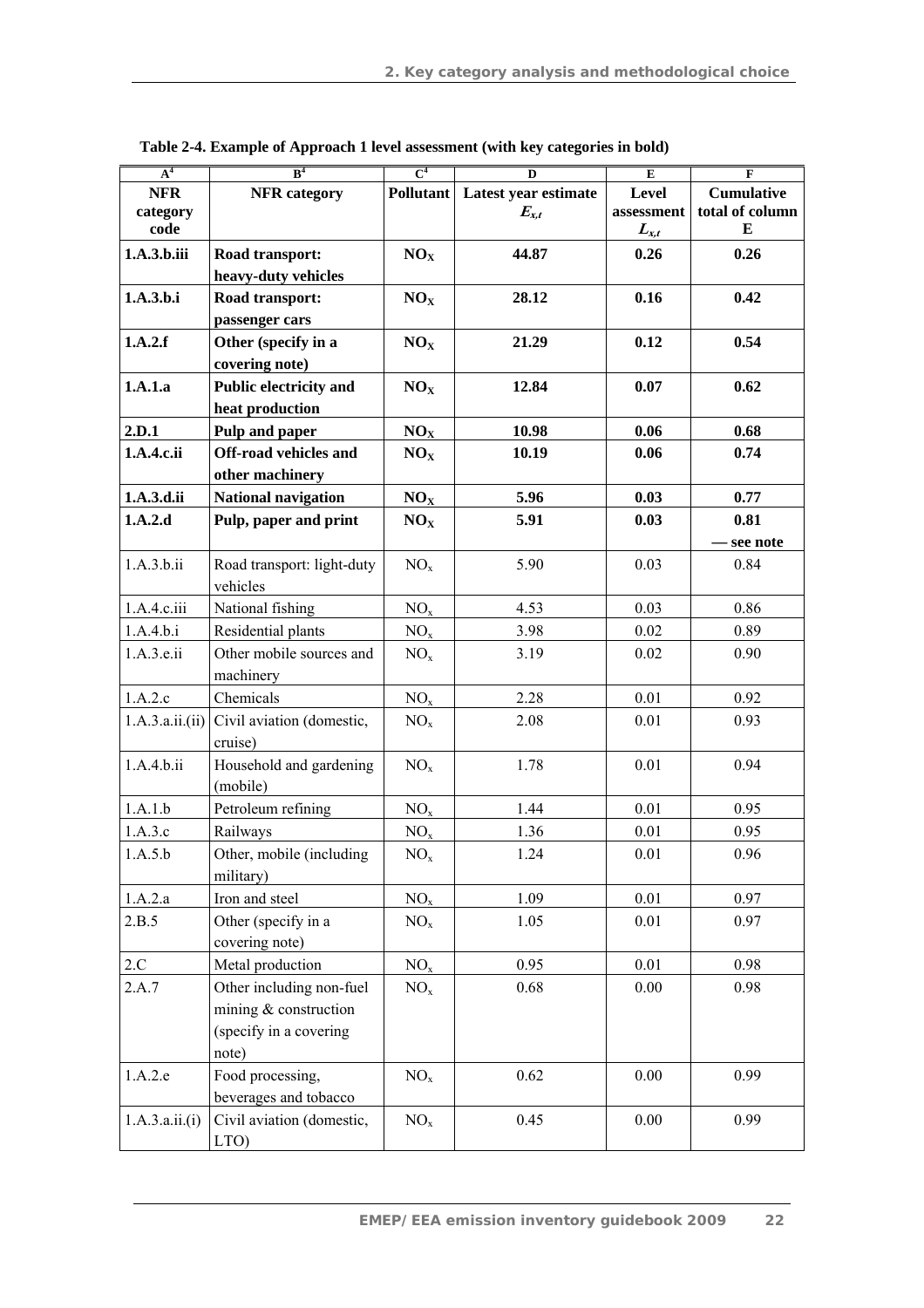| A <sup>4</sup> | R <sup>4</sup>             | $\overline{C^4}$ | $\mathbf{D}$         | E          | $\mathbf F$       |
|----------------|----------------------------|------------------|----------------------|------------|-------------------|
| <b>NFR</b>     | <b>NFR</b> category        | Pollutant        | Latest year estimate | Level      | <b>Cumulative</b> |
| category       |                            |                  | $E_{x,t}$            | assessment | total of column   |
| code           |                            |                  |                      | $L_{x,t}$  | E                 |
| 1.A.4.a        | Commercial/institutional   | NO <sub>x</sub>  | 0.42                 | 0.00       | 0.99              |
| 1.A.4.c.i      | A/F/F Stationary           | NO <sub>x</sub>  | 0.35                 | 0.00       | 0.99              |
| 2.B.2          | Nitric acid production     | NO <sub>x</sub>  | 0.24                 | 0.00       | 1.00              |
| 1.A.3.b.iv     | Road transport: mopeds &   | NO <sub>x</sub>  | 0.22                 | 0.00       | 1.00              |
|                | motorcycles                |                  |                      |            |                   |
| 1.B.2.c        | Venting and flaring        | NO <sub>x</sub>  | 0.16                 | 0.00       | 1.00              |
| 1.A.1.c        | Manufacture of solid fuels | NO <sub>x</sub>  | 0.16                 | 0.00       | 1.00              |
|                | and other energy           |                  |                      |            |                   |
|                | industries                 |                  |                      |            |                   |
| 1.A.2.b        | Non-ferrous metals         | NO <sub>x</sub>  | 0.09                 | 0.00       | 1.00              |
| 6.C            | Waste incineration         | NO <sub>x</sub>  | 0.09                 | 0.00       | 1.00              |
| 1.B.1.c        | Other (specify in a        | $NO_{x}$         | 0.08                 | 0.00       | 1.00              |
|                | covering note)             |                  |                      |            |                   |
| 1.B.2.a.iv     | Refining/storage           | NO <sub>x</sub>  | 0.02                 | 0.00       | 1.00              |
| 6.C            | Waste incineration         | NO <sub>x</sub>  | 0.09                 | 0.00       | 1.00              |
| 1.B.1.c        | Other (specify in a        | NO <sub>x</sub>  | 0.08                 | 0.00       | 1.00              |
|                | covering note)             |                  |                      |            |                   |
| 1.B.2.a.iv     | Refining/storage           | NO <sub>x</sub>  | 0.02                 | 0.00       | 1.00              |
| 1.B.2.a.vi     | Other                      | $\rm NO_x$       | 0.00                 | 0.00       | 1.00              |

This example is based on the 2006 inventory of Sweden, where fuel type was not separated as recommended in these *Guidelines*. This does not affect categories identified as *key*.

Note: Values in columns E and F are rounded. The final category that should be defined as *key* is that category for which the cumulative total is exactly equal to, or exceeds the 80 % threshold. This approach is consistent with that recommended by the IPCC for the determination of key sources.

| $\mathbf{A}$        | $\bf{B}$                                         | $\mathbf C$     | $\mathbf D$ | E         | $\mathbf{F}$                       | G                            | H                    |
|---------------------|--------------------------------------------------|-----------------|-------------|-----------|------------------------------------|------------------------------|----------------------|
| <b>NFR</b> category |                                                  |                 | $E_{x,0}$   | $E_{x,t}$ | <b>Trend</b><br>assessment Contri- | $\frac{0}{0}$                | <b>Cumulative</b>    |
| code                | <b>NFR</b> category                              | Pollutant       | (Gg)        | (Gg)      | $T_{x,t}$                          | <b>bution</b><br>to<br>trend | total of<br>column G |
| 1.A.3.h.i           | Road transport:<br>passenger cars                | NO <sub>x</sub> | 105.58      | 28.12     | 0.10                               | 0.43                         | 0.43                 |
| 1.A.3.h.iii         | Road transport:<br>heavy-duty vehicles           | NO <sub>x</sub> | 58.78       | 44.87     | 0.04                               | 0.17                         | 0.60                 |
| 2.D.1               | Pulp and paper                                   | NO <sub>x</sub> | 10.46       | 10.98     | 0.02                               | 0.07                         | 0.67                 |
| 1.A.1.a             | <b>Public electricity and</b><br>heat production | $NO_{x}$        | 14.44       | 12.84     | 0.02                               | 0.07                         | 0.74                 |
| 1.A.2.f             | Other (specify in a<br>covering note)            | $NO_{x}$        | 34.04       | 21.29     | 0.01                               | 0.03                         | 0.77                 |
| 1.A.4.c.iii         | <b>National fishing</b>                          | NO <sub>x</sub> | 4.51        | 4.53      | 0.01                               | 0.03                         | 0.80                 |
| 1.A.3.d.ii          | National navigation                              | NO <sub>x</sub> | 7.89        | 5.96      | 0.00                               | 0.02                         | 0.82                 |
| 1.A.4.a             | Commercial/institution                           | $NO_{x}$        | 3.32        | 0.42      | 0.00                               | 0.02                         | 0.84                 |

**Table 2-5 Example of Approach 1 trend assessment (with key categories in bold)**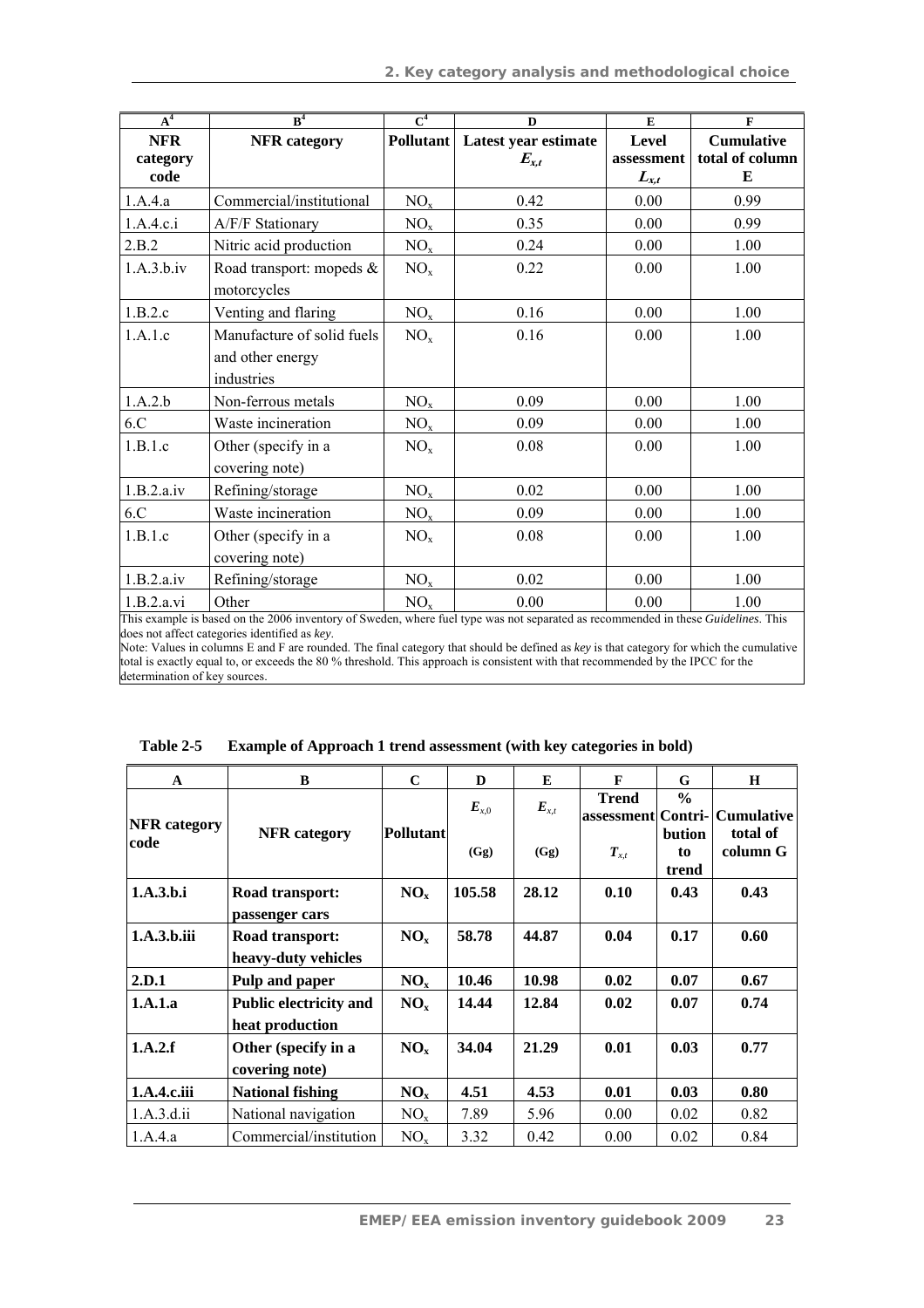| $\mathbf A$         | $\bf{B}$                              | $\mathbf C$      | $\mathbf D$            | $\bf E$   | $\mathbf F$                        | ${\bf G}$             | $\mathbf H$          |
|---------------------|---------------------------------------|------------------|------------------------|-----------|------------------------------------|-----------------------|----------------------|
| <b>NFR</b> category |                                       |                  | $\boldsymbol{E}_{x,0}$ | $E_{x,t}$ | <b>Trend</b><br>assessment Contri- | $\frac{0}{0}$         | <b>Cumulative</b>    |
| code                | <b>NFR</b> category                   | <b>Pollutant</b> | (Gg)                   | (Gg)      | $T_{x,t}$                          | bution<br>to<br>trend | total of<br>column G |
|                     | al                                    |                  |                        |           |                                    |                       |                      |
| 1.A.5.b             | Other, mobile                         | NO <sub>x</sub>  | 4.63                   | 1.24      | 0.00                               | 0.02                  | 0.86                 |
|                     | (including military)                  |                  |                        |           |                                    |                       |                      |
| 1.A.3.e.ii          | Other mobile sources<br>and machinery | NO <sub>x</sub>  | 3.33                   | 3.19      | 0.00                               | 0.02                  | 0.88                 |
| 1.A.2.c             | Chemicals                             | NO <sub>x</sub>  | 1.99                   | 2.28      | 0.00                               | 0.02                  | 0.90                 |
| 1.A.4.b.i           | Residential plants                    | NO <sub>x</sub>  | 9.22                   | 3.98      | 0.00                               | 0.02                  | 0.91                 |
| 1.A.4.c.ii          | Off-road vehicles and                 | NO <sub>x</sub>  | 16.32                  | 10.19     | 0.00                               | 0.02                  | 0.93                 |
|                     | other machinery                       |                  |                        |           |                                    |                       |                      |
| 1.A.3.a.ii. (ii)    | Civil aviation                        | NO <sub>x</sub>  | 2.04                   | 2.08      | 0.00                               | 0.01                  | 0.94                 |
|                     | (domestic, cruise)                    |                  |                        |           |                                    |                       |                      |
| 1.A.2.d             | Pulp, paper and print                 | NO <sub>x</sub>  | 9.37                   | 5.91      | 0.00                               | 0.01                  | 0.95                 |
| 1.A.4.b.ii          | Household and<br>NO <sub>x</sub>      |                  | 2.33                   | 1.78      | 0.00                               | 0.01                  | 0.96                 |
|                     | gardening (mobile)                    |                  |                        |           |                                    |                       |                      |
| 1.A.3.b.ii          | Road transport:                       | NO <sub>x</sub>  | 9.74                   | 5.90      | 0.00                               | 0.01                  | 0.96                 |
|                     | light-duty vehicles                   |                  |                        |           |                                    |                       |                      |
| 2.B.2               | Nitric acid production                | NO <sub>x</sub>  | 1.15                   | 0.24      | 0.00                               | 0.01                  | 0.97                 |
| 2.A.7               | Other including                       | NO <sub>x</sub>  | 0.73                   | 0.68      | 0.00                               | 0.00                  | 0.97                 |
|                     | non-fuel mining $&$                   |                  |                        |           |                                    |                       |                      |
|                     | construction                          |                  |                        |           |                                    |                       |                      |
| 1.A.2.e             | Food processing,                      | NO <sub>x</sub>  | 1.58                   | 0.62      | 0.00                               | 0.00                  | 0.98                 |
|                     | beverages and tobacco                 |                  |                        |           |                                    |                       |                      |
| 1.A.1.b             | Petroleum refining                    | NO <sub>x</sub>  | 2.16                   | 1.44      | 0.00                               | 0.00                  | 0.98                 |
| 1.A.3.c             | Railways                              | NO <sub>x</sub>  | 2.09                   | 1.36      | 0.00                               | $0.00\,$              | 0.98                 |
| 1.A.3.b.iv          | Road transport:                       | NO <sub>x</sub>  | 0.09                   | 0.22      | 0.00                               | 0.00                  | 0.99                 |
|                     | mopeds & motorcycles                  |                  |                        |           |                                    |                       |                      |
| 2.B.5               | Other                                 | NO <sub>x</sub>  | 1.58                   | 1.05      | 0.00                               | 0.00                  | 0.99                 |
| 1.B.2.a.iv          | Refining/storage                      | NO <sub>x</sub>  | 0.27                   | 0.02      | 0.00                               | 0.00                  | 0.99                 |
| 1.A.2.a             | Iron and steel                        | NO <sub>x</sub>  | 1.74                   | 1.09      | 0.00                               | 0.00                  | 0.99                 |
| 1.B.1.c             | Other (specify in a                   | NO <sub>x</sub>  | 0.36                   | 0.08      | 0.00                               | 0.00                  | 0.99                 |
|                     | covering note)                        |                  |                        |           |                                    |                       |                      |
| 1.B.2.c             | Venting and flaring                   | NO <sub>x</sub>  | 0.09                   | 0.16      | 0.00                               | 0.00                  | 1.00                 |
| 1.A.4.c.i           | Stationary                            | NO <sub>x</sub>  | 0.79                   | 0.35      | 0.00                               | 0.00                  | 1.00                 |
| 6.C                 | Waste incineration                    | NO <sub>x</sub>  | 0.02                   | 0.09      | 0.00                               | 0.00                  | 1.00                 |
| 1.A.1.c             | Manufacture of solid                  | NO <sub>x</sub>  | 0.43                   | 0.16      | 0.00                               | 0.00                  | 1.00                 |
|                     | fuels and other energy                |                  |                        |           |                                    |                       |                      |
|                     | industries                            |                  |                        |           |                                    |                       |                      |
| 1.A.3.a.ii. (i)     | Civil aviation                        | NO <sub>x</sub>  | 0.68                   | 0.45      | $0.00\,$                           | $0.00\,$              | 1.00                 |
|                     | (domestic, LTO)                       |                  |                        |           |                                    |                       |                      |
| 1.A.2.b             | Non-ferrous metals                    | NO <sub>x</sub>  | 0.20                   | 0.09      | $0.00\,$                           | 0.00                  | 1.00                 |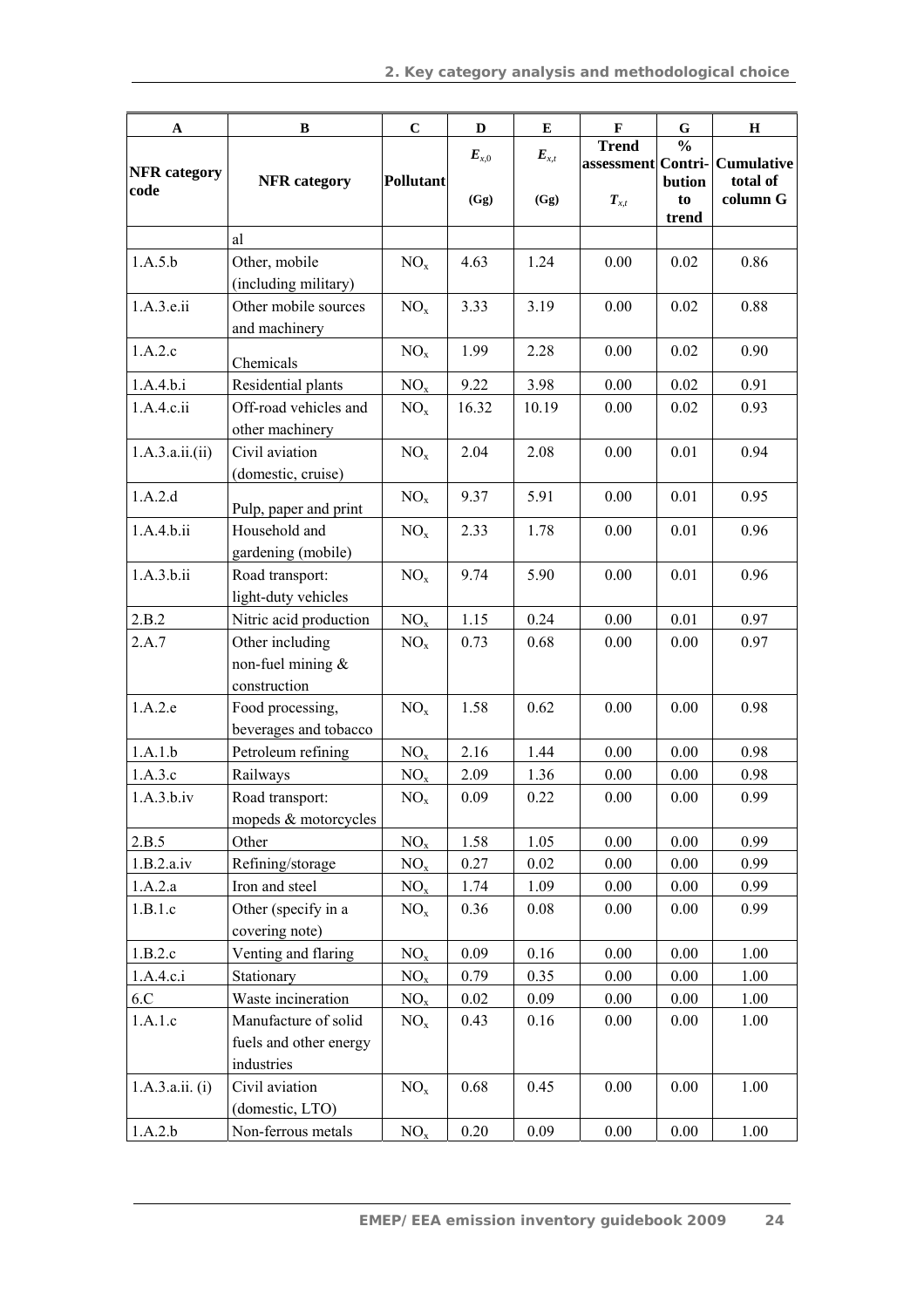| A                           | B                                                                                                                                                                                       | $\mathbf C$ | D         | E                 | F            | G                     | $\bf H$                       |
|-----------------------------|-----------------------------------------------------------------------------------------------------------------------------------------------------------------------------------------|-------------|-----------|-------------------|--------------|-----------------------|-------------------------------|
|                             |                                                                                                                                                                                         |             | $E_{x,0}$ | $E_{x,t}$<br>(Gg) | <b>Trend</b> | $\frac{0}{0}$         | assessment Contri- Cumulative |
| <b>NFR</b> category<br>code | <b>NFR</b> category                                                                                                                                                                     | Pollutant   | (Gg)      |                   | $T_{x,t}$    | bution<br>to<br>trend | total of<br>column G          |
| 1.B.2.a.vi                  | Other                                                                                                                                                                                   | $NO_{x}$    | 0.02      | 0.00              | 0.00         | 0.00                  | 1.00                          |
| 2.C                         | Metal production                                                                                                                                                                        | $NO_{x}$    | 1.72      | 0.95              | 0.00         | 0.00                  | 1.00                          |
|                             | This example was based on 2006 inventory of Sweden, where fuel type was not separated as recommended in these <i>Guidelines</i> .<br>This does not affect categories identified as key. |             |           |                   |              |                       |                               |

### Table 2-6 Summary of key category analysis (for NO<sub>x</sub>)

| $\mathbf{A}$                                   | B                                      | $\mathbf C$     | D                                 | E                     |
|------------------------------------------------|----------------------------------------|-----------------|-----------------------------------|-----------------------|
| <b>NFR</b><br>Category<br>Code                 | <b>NFR Category</b>                    | Pollutant       | <b>Identification</b><br>criteria | Comments <sup>a</sup> |
| 1.A.3.b.iii                                    | Road transport: heavy-duty vehicles    | $NO_{x}$        | L1, T1                            | 1.A.3.b.iii           |
| 1.A.3.b.i                                      | Road transport: passenger cars         | NO <sub>x</sub> | L1, T1                            | 1.A.3.b.i             |
| 1.A.2.f                                        | Other (specify in a covering note)     | NO <sub>x</sub> | L1, T1                            | 1.A.2.f               |
| 1.A.1.a                                        | Public electricity and heat production | $NO_{x}$        | L1, T1                            | 1.A.1.a               |
| 2.D.1                                          | Pulp and paper                         | NO <sub>x</sub> | L1, T1                            | 2.D.1                 |
| 1.A.4.c.ii                                     | Off-road vehicles and other machinery  | NO <sub>x</sub> | L1                                | 1.A.4.c.ii            |
| 1.A.3.d.ii                                     | National navigation                    | $NO_{x}$        | L1                                | 1.A.3.d.ii            |
| 1.A.2.d                                        | Pulp, paper and print                  | NO <sub>X</sub> | L1                                | 1.A.2.d               |
| 1.A.4.c.iii                                    | National fishing                       | $NO_{x}$        | T1                                | 1.A.4.c.iii           |
| <sup>a</sup> Approach 1 used only for $NO_x$ . |                                        |                 |                                   |                       |

### **Quantitative method used: Approach 1**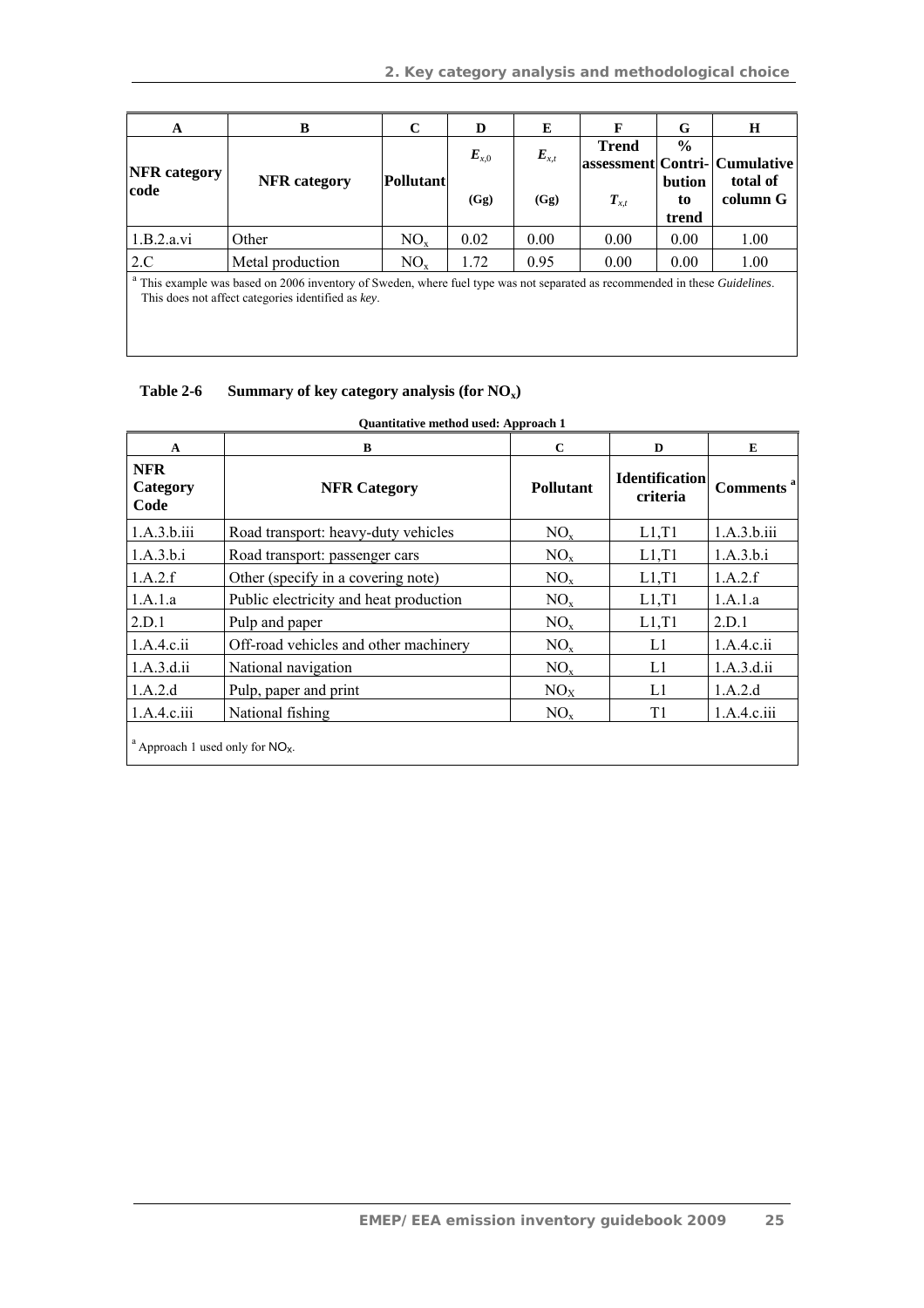# **3 References**

IPCC (2000) *Good Practice Guidance and Uncertainty Management in National Greenhouse Gas Inventories,* IPCC National Greenhouse Gas Inventories Programme, Institute for Global Environmental Strategies (IGES), Hayama, Japan (www.ipcc-nggip.iges.or.jp/public/gp/english/).

IPCC (2006) *2006 IPCC Guidelines for National Greenhouse Gas Inventories,* IPCC National Greenhouse Gas Inventories Programme, Global Environmental Strategies (IGES), Hayama, Japan (www.ipcc-nggip.iges.or.jp/public/2006gl/index.htm).

IVL (2006) Personal Communications, Kindbom, Karin.

Rypdal, K. & Flugsrud, K. (2001), 'Sensitivity Analysis as a Tool for Systematic Reductions in GHG Inventory Uncertainties*', Environmental Science and Policy,* Vol. 4 (2–3), pp. 117–135.

Statistics Finland (2005), *Greenhouse gas emissions in Finland 1990–2003,* National Inventory Report to the UNFCCC (United Nations Framework Convention on Climate Change), 27 May 2005.

UNECE (2009) Guidelines for reporting emission data under the Convention on Long-range Transboundary Air Pollution, ECE/EB.AIR/97.

# **4 Point of enquiry**

Enquiries concerning this chapter should be directed to the co-chairs of the task force on emission inventories and projections. Please refer to the TFEIP website (www.tfeip-secretariat.org/) for the contact details of the current co-chairs.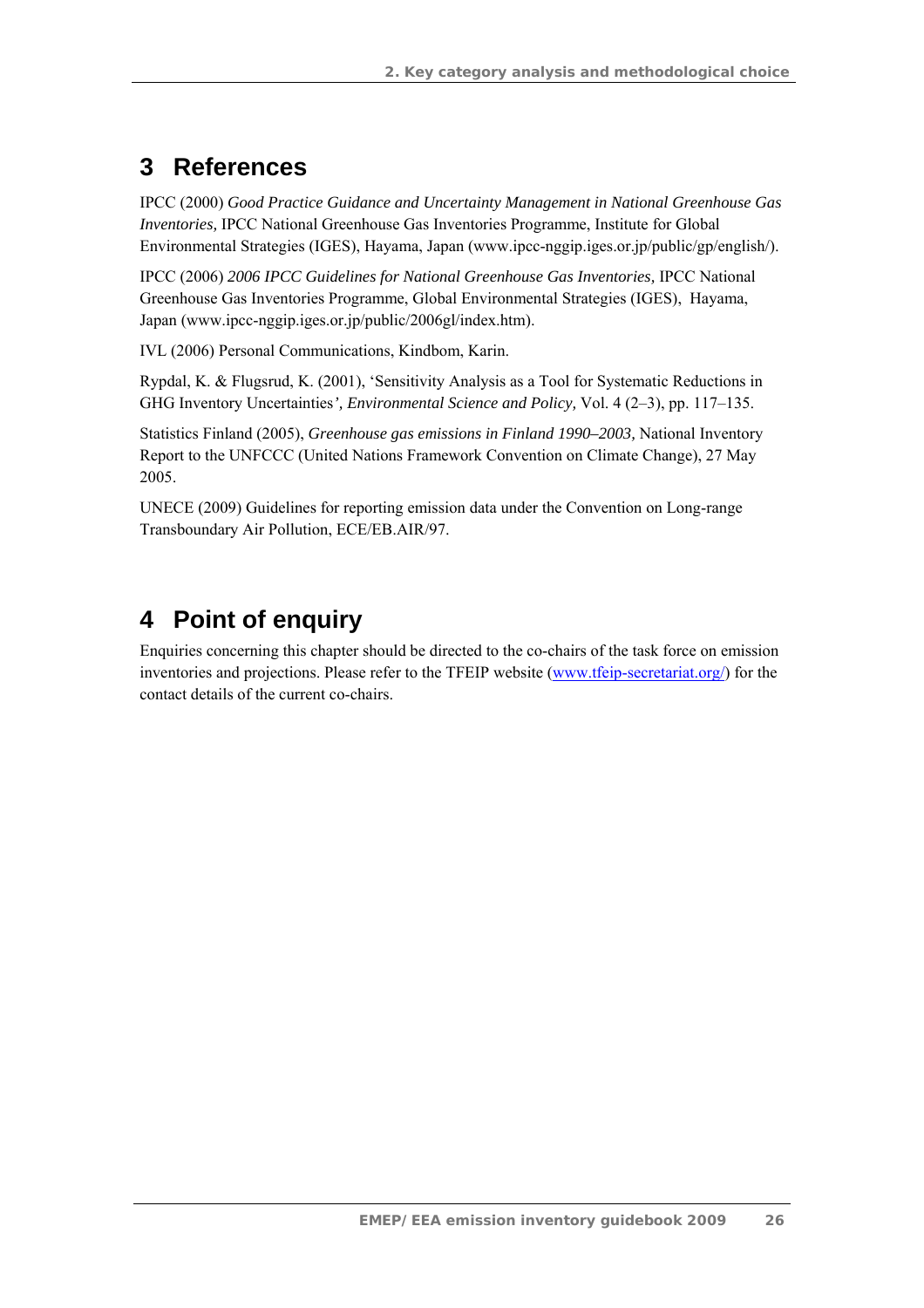# **Appendix A Combining air pollutant specific key categories**

Once the trend and level key categories have been identified and ranked for each pollutant they can be combined. This is an optional procedure. This can be done by scoring each key category according to its position in the ranked pollutant key category list. The scoring applied can be tailored to national circumstances. A possible approach is to sum the percentage contributions across all pollutants to generate a single combined ranked list for each category.

This should be done for the level and the trend assessments using Approach 2, if uncertainty data are available, and Approach 1 if not.

Table A-1 shows the components for a simple Approach 1 level assessment example for CO and  $NO<sub>x</sub>$  prior to aggregation. Similar tables should be compiled for all pollutants for which inclusion in the combined key category analysis is desired.

| <b>NFR</b><br>category<br>code | <b>NFR</b><br>category                                    | Pollutant | Latest<br>year<br>$E_{x,t}$ | <b>Absolute</b><br>value of<br>estimate latest year<br>estimate<br>$ E_{x,t} $ | Level<br>assessment<br>$L_{x,t}(\%)$ | <b>Cumulative</b><br>total of<br>column F<br>(%) | <b>Key</b><br>category<br>flag |
|--------------------------------|-----------------------------------------------------------|-----------|-----------------------------|--------------------------------------------------------------------------------|--------------------------------------|--------------------------------------------------|--------------------------------|
| 1.A.3.b.i                      | Road<br>transport:<br>passenger cars                      | CO        | 1171301                     | 1171301                                                                        | 40                                   | 40                                               | <b>KC</b>                      |
| 1.A.4.b.i                      | Residential<br>plants                                     | CO        | 436585.7                    | 436585.7                                                                       | 15                                   | 55                                               | KC                             |
| 1.A.2.f                        | Other,<br>manufacturing<br>industries and<br>Construction | CO        | 407963.1                    | 407963.1                                                                       | 14                                   | 69                                               | KC                             |
| 1.A.2.a                        | Iron and steel                                            | CO        |                             | 233561.2 233561.2                                                              | 8                                    | 77                                               | KC                             |
| 2.C                            | Metal<br>production                                       | CO        |                             | 99647.03 99647.03                                                              | 3                                    | 80                                               | KC                             |
|                                | 1.A.4.b.ii Household<br>and gardening<br>(mobile)         | CO        |                             | 72701.24 72701.24                                                              | $\overline{2}$                       | 83                                               |                                |
| 1.A.3.b.iv Road                | transport:<br>mopeds &<br>motorcycles                     | CO        | 71785.3                     | 71785.3                                                                        | $\overline{2}$                       | 85                                               |                                |
| 1.A.3.b.ii                     | Road<br>transport:<br>light-duty<br>vehicles              | CO        | 69050.87                    | 69050.87                                                                       | $\overline{2}$                       | 87                                               |                                |
| 1.A.1.a                        | Public<br>electricity and<br>heat                         | CO        |                             | 67651.24 67651.24                                                              | $\overline{2}$                       | 90                                               |                                |

**Table A-1 Simple example of approach 1 level assessment for CO and NOx**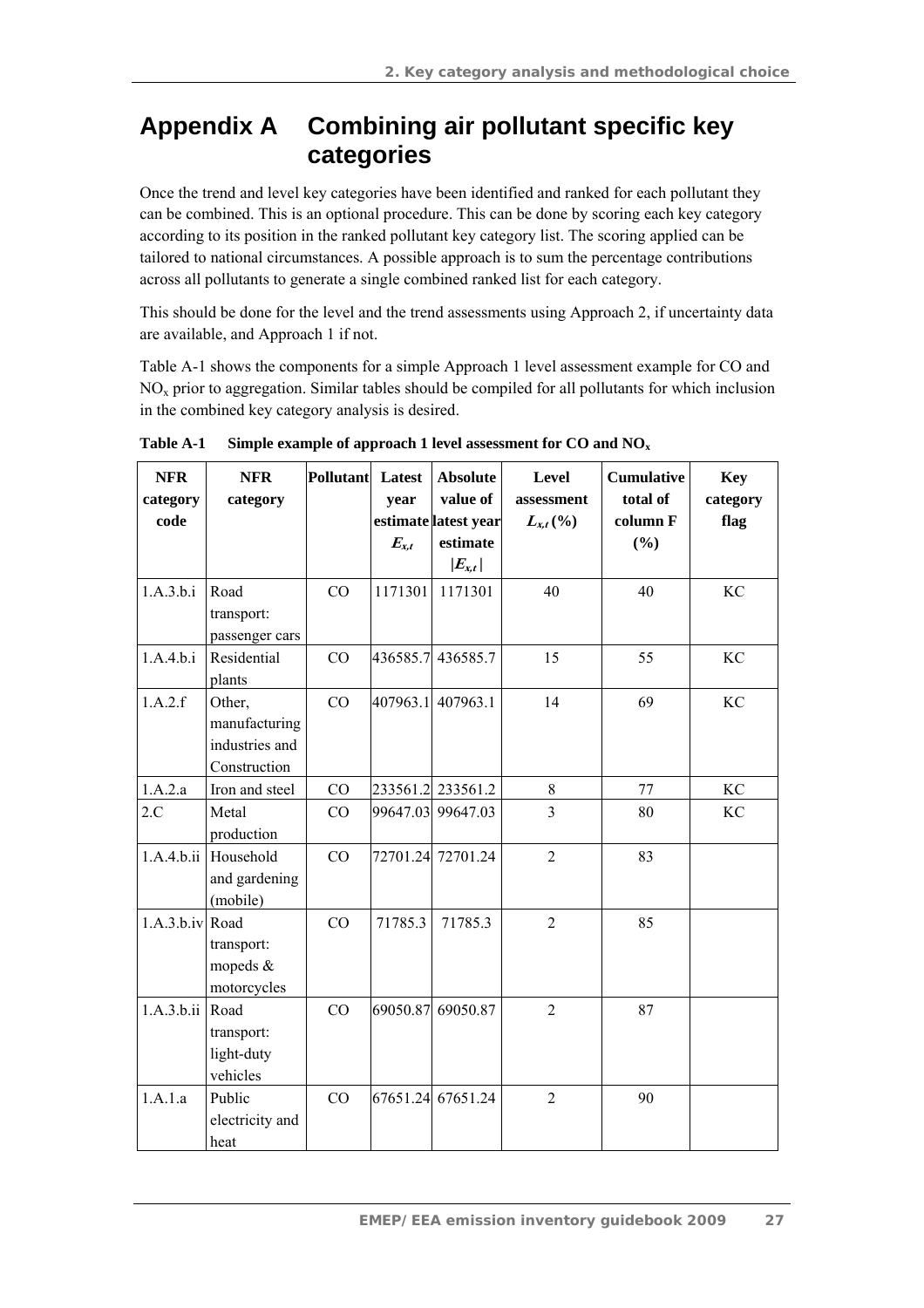| <b>NFR</b><br>category | <b>NFR</b><br>category                                             | Pollutant Latest | year             | <b>Absolute</b><br>value of | Level<br>assessment | <b>Cumulative</b><br>total of | <b>Key</b><br>category |
|------------------------|--------------------------------------------------------------------|------------------|------------------|-----------------------------|---------------------|-------------------------------|------------------------|
| code                   |                                                                    |                  |                  | estimate latest year        | $L_{x,t}(\%)$       | column F                      | flag                   |
|                        |                                                                    |                  | $E_{x,t}$        | estimate<br>$ E_{x,t} $     |                     | (%)                           |                        |
|                        | production                                                         |                  |                  |                             |                     |                               |                        |
| 1.A.3.b.ii             | Road                                                               | CO               | 55408.77         | 55408.77                    | $\overline{2}$      | 92                            |                        |
| $\mathbf{i}$           | transport:<br>heavy-duty<br>vehicles                               |                  |                  |                             |                     |                               |                        |
| 1.A.3.a.ii<br>(i)      | Civil aviation<br>(domestic,<br>LTO)                               | CO               |                  | 51834.52 51834.52           | $\overline{2}$      | 93                            |                        |
| 2.B.5                  | Other,<br>chemical<br>industry                                     | CO               |                  | 28935.83 28935.83           | $\mathbf{1}$        | 94                            |                        |
| 6.C                    | Waste<br>incineration                                              | CO               |                  | 22526.49 22526.49           | $\mathbf{1}$        | 95                            |                        |
| 1.A.4.c.ii             | Off-road<br>vehicles and<br>other<br>machinery<br>(A, F, F)        | CO               |                  | 21252.68 21252.68           | $\mathbf{1}$        | 96                            |                        |
| 2A4                    | Soda ash<br>production<br>and use                                  | CO               | 20876            | 20876                       | $\mathbf{1}$        | 97                            |                        |
| 1.A.4.c.i              | Stationary<br>(A, F, F)                                            | CO               |                  | 15564.15 15564.15           | $\mathbf{1}$        | 97                            |                        |
| 1.A.1.c                | Manufacture<br>of solid fuels<br>and other<br>energy<br>industries | CO               | 11613.7          | 11613.7                     | $\boldsymbol{0}$    | 98                            |                        |
| 1.B.2.c                | Venting and<br>flaring (oil<br>and gas)                            | CO               |                  | 11581.24 11581.24           | $\boldsymbol{0}$    | 98                            |                        |
| 1.A.3.a.i.<br>(ii)     | International<br>aviation<br>(cruise)                              | CO               | $\boldsymbol{0}$ | $\boldsymbol{0}$            | $\boldsymbol{0}$    | 98                            |                        |
| 1.A.3.d.ii             | National<br>navigation                                             | CO               |                  | 8214.236 8214.236           | $\boldsymbol{0}$    | 98                            |                        |
| 1.A.3.a.i.<br>(i)      | International<br>aviation<br>(LTO)                                 | CO               | $\boldsymbol{0}$ | $\boldsymbol{0}$            | $\boldsymbol{0}$    | 98                            |                        |
| 1.A.5.b                | Other, mobile<br>(including<br>military)                           | CO               |                  | 7327.805 7327.805           | $\boldsymbol{0}$    | 98                            |                        |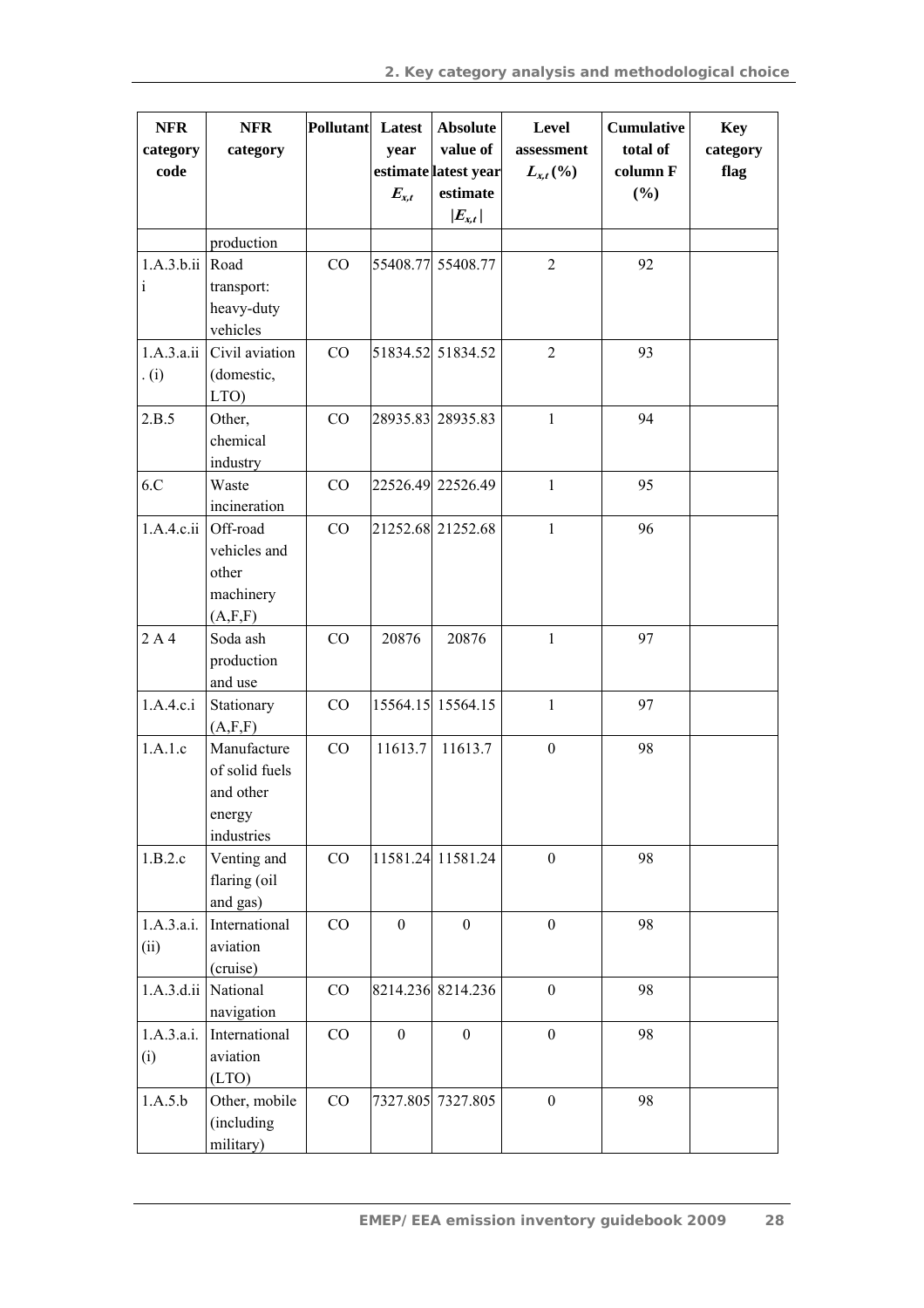| <b>NFR</b>     | <b>NFR</b>                     | Pollutant       | Latest    | <b>Absolute</b>           | Level            | <b>Cumulative</b> | <b>Key</b> |
|----------------|--------------------------------|-----------------|-----------|---------------------------|------------------|-------------------|------------|
| category       | category                       |                 | year      | value of                  | assessment       | total of          | category   |
| code           |                                |                 |           | estimate latest year      | $L_{x,t}(\%)$    | column F          | flag       |
|                |                                |                 | $E_{x,t}$ | $estimate$<br>$ E_{x,t} $ |                  | (%)               |            |
|                |                                |                 |           |                           |                  |                   |            |
| 5.B            | Forest and                     | CO              | 6982.847  | 6982.847                  | $\boldsymbol{0}$ | 99                |            |
|                | grassland                      |                 |           |                           |                  |                   |            |
|                | conversion                     |                 |           |                           |                  |                   |            |
| 1.B.1.b        | Solid fuel<br>transformation   | CO              |           | 6609.735 6609.735         | $\boldsymbol{0}$ | 99                |            |
|                |                                |                 |           |                           |                  | 99                |            |
| 6.D            | Other, waste                   | CO              |           | 6435.548 6435.548         | $\boldsymbol{0}$ |                   |            |
| 5.E            | Other (not                     | CO              | $\theta$  | $\theta$                  | $\boldsymbol{0}$ | 99                |            |
|                | included in<br>national total) |                 |           |                           |                  |                   |            |
| $\overline{7}$ | Other                          | CO              |           | 5874.342 5874.342         | $\boldsymbol{0}$ | 99                |            |
|                | (included in                   |                 |           |                           |                  |                   |            |
|                | national total)                |                 |           |                           |                  |                   |            |
| 1.A.4.a        | Commercial/                    | CO              | 5408.98   | 5408.98                   | $\boldsymbol{0}$ | 100               |            |
|                | institutional                  |                 |           |                           |                  |                   |            |
| 1.A.1.b        | Petroleum                      | CO              |           | 4726.058 4726.058         | $\boldsymbol{0}$ | 100               |            |
|                | refining                       |                 |           |                           |                  |                   |            |
| 1.A.3.c        | Railways                       | CO              |           | 4487.554 4487.554         | $\boldsymbol{0}$ | 100               |            |
| 1.A.3.e ii     | Other mobile                   | CO              |           | 1645.713 1645.713         | $\boldsymbol{0}$ | 100               |            |
|                | sources and                    |                 |           |                           |                  |                   |            |
|                | machinery                      |                 |           |                           |                  |                   |            |
| 1.A.3.a.ii     | Civil aviation                 | CO              |           | 1359.588 1359.588         | $\boldsymbol{0}$ | 100               |            |
| . (ii)         | (domestic,                     |                 |           |                           |                  |                   |            |
|                | cruise)                        |                 |           |                           |                  |                   |            |
| 1.A.2.b        | Non-ferrous                    | CO              | 962.006   | 962.006                   | $\boldsymbol{0}$ | 100               |            |
|                | metals                         |                 |           |                           |                  |                   |            |
| 1.B.2.a.i      | Exploration,                   | CO              |           | 460.3594 460.3594         | $\boldsymbol{0}$ | 100               |            |
|                | production,                    |                 |           |                           |                  |                   |            |
|                | transport (oil)                |                 |           |                           |                  |                   |            |
| 1.A.1.a        | Public                         | NO <sub>x</sub> |           | 349625.7 349625.7         | 22               | 22                | KC         |
|                | electricity and                |                 |           |                           |                  |                   |            |
|                | heat                           |                 |           |                           |                  |                   |            |
|                | production                     |                 |           |                           |                  |                   |            |
| 1.A.3.b.ii     | Road                           | NO <sub>x</sub> |           | 289605.2 289605.2         | 18               | 39                | KC         |
| i              | transport:                     |                 |           |                           |                  |                   |            |
|                | heavy-duty                     |                 |           |                           |                  |                   |            |
|                | vehicles                       |                 |           |                           |                  |                   |            |
| 1.A.3.b.i      | Road                           | NO <sub>x</sub> |           | 245229.4 245229.4         | 15               | 55                | KC         |
|                | transport:                     |                 |           |                           |                  |                   |            |
|                | passenger cars                 |                 |           |                           |                  |                   |            |
| 1.A.2.f        | Other,                         | NO <sub>x</sub> |           | 242722.7 242722.7         | 15               | 70                | KC         |
|                | manufacturing                  |                 |           |                           |                  |                   |            |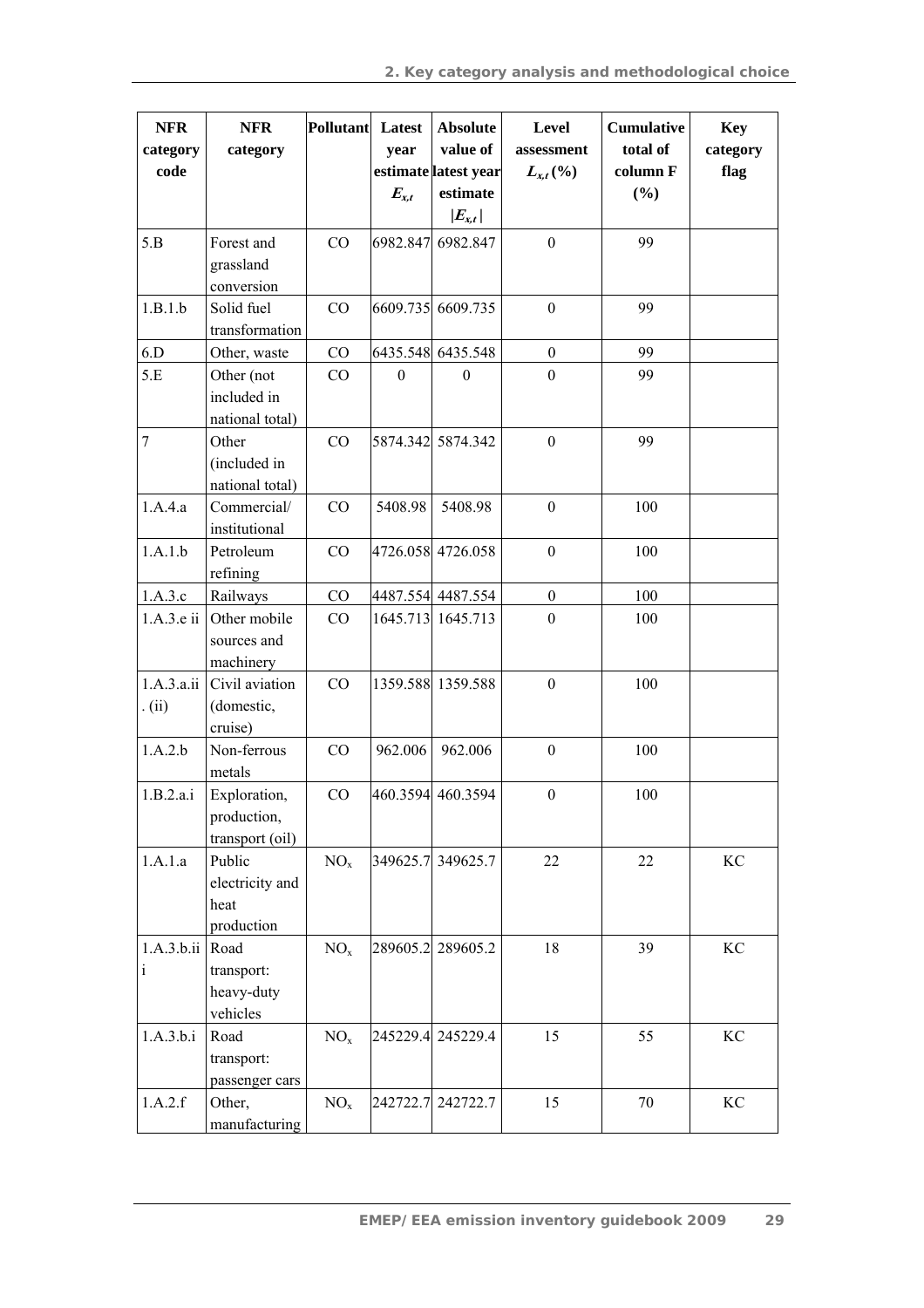| <b>NFR</b><br>category<br>code | <b>NFR</b><br>category                                             | Pollutant Latest | year<br>$E_{x,t}$ | <b>Absolute</b><br>value of<br>estimate latest year<br>$estimate$ | Level<br>assessment<br>$L_{x,t}(\%)$ | <b>Cumulative</b><br>total of<br>column F<br>(%) | <b>Key</b><br>category<br>flag |
|--------------------------------|--------------------------------------------------------------------|------------------|-------------------|-------------------------------------------------------------------|--------------------------------------|--------------------------------------------------|--------------------------------|
|                                | industries and<br>construction                                     |                  |                   | $ E_{x,t} $                                                       |                                      |                                                  |                                |
| 1.A.3.a.i.<br>(ii)             | International<br>aviation<br>(cruise)                              | NO <sub>x</sub>  |                   | 138290.8 138290.8                                                 | $\mathbf{0}$                         | 70                                               | KC                             |
| 1.A.4.b.i                      | Residential<br>plants                                              | NO <sub>x</sub>  |                   | 114788.9 114788.9                                                 | $\overline{7}$                       | 77                                               | KC                             |
| 1.A.1.c                        | Manufacture<br>of solid fuels<br>and other<br>energy<br>industries | NO <sub>x</sub>  |                   | 65729.83 65729.83                                                 | $\overline{4}$                       | 81                                               |                                |
| 1.A.3.d.ii National            | navigation                                                         | NO <sub>x</sub>  |                   | 63271.82 63271.82                                                 | $\overline{4}$                       | 85                                               |                                |
| 1.A.3.b.ii Road                | transport:<br>light-duty<br>vehicles                               | NO <sub>x</sub>  |                   | 59155.09 59155.09                                                 | $\overline{4}$                       | 88                                               |                                |
| $1.A.4.c.ii$ Off-road          | vehicles and<br>other<br>machinery<br>(A, F, F)                    | NO <sub>x</sub>  |                   | 57548.33 57548.33                                                 | $\overline{4}$                       | 92                                               |                                |
| 1.A.1.b                        | Petroleum<br>refining                                              | NO <sub>x</sub>  |                   | 29347.65 29347.65                                                 | $\overline{2}$                       | 94                                               |                                |
| 1.A.2.a                        | Iron and steel                                                     | NO <sub>x</sub>  |                   | 20324.54 20324.54                                                 | $\mathbf{1}$                         | 95                                               |                                |
| 1.A.5.b                        | Other, mobile<br>(including<br>military)                           | NO <sub>x</sub>  |                   | 20165.12 20165.12                                                 | 1                                    | 96                                               |                                |
| 1.A.3.c                        | Railways                                                           | NO <sub>x</sub>  |                   | 19231.36 19231.36                                                 | 1                                    | 97                                               |                                |
| 1.A.4.a                        | Commercial/<br>Institutional                                       | NO <sub>x</sub>  |                   | 19174.46 19174.46                                                 | 1                                    | 98                                               |                                |
| 1.A.3.a.i.<br>(i)              | International<br>aviation<br>(LTO)                                 | NO <sub>x</sub>  |                   | 11131.72 11131.72                                                 | $\boldsymbol{0}$                     | 98                                               |                                |
| 1.A.3.a.ii<br>. (ii)           | Civil aviation<br>(domestic,<br>cruise)                            | NO <sub>x</sub>  | 6168.31           | 6168.31                                                           | $\mathbf{0}$                         | 99                                               |                                |
| 1.A.3.e.ii                     | Other mobile<br>sources and<br>machinery                           | NO <sub>x</sub>  |                   | 5625.079 5625.079                                                 | $\boldsymbol{0}$                     | 99                                               |                                |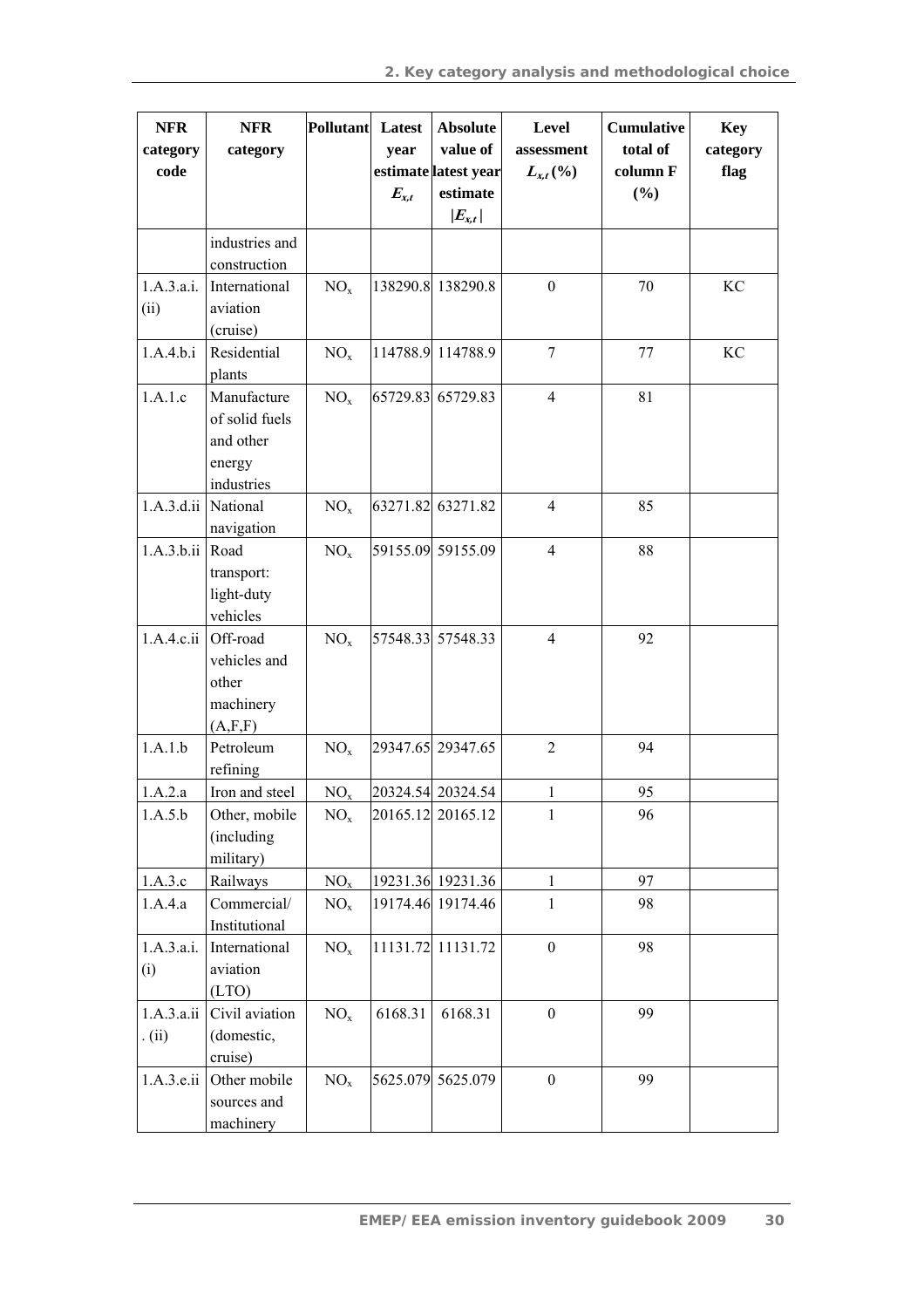| <b>NFR</b><br>category<br>code | <b>NFR</b><br>category                          | <b>Pollutant</b> | Latest<br>year<br>$E_{x,t}$ | <b>Absolute</b><br>value of<br>estimate latest year<br>estimate | Level<br>assessment<br>$L_{x,t}(\%)$ | <b>Cumulative</b><br>total of<br>column F<br>(%) | <b>Key</b><br>category<br>flag |
|--------------------------------|-------------------------------------------------|------------------|-----------------------------|-----------------------------------------------------------------|--------------------------------------|--------------------------------------------------|--------------------------------|
| 1.B.2.c                        | Venting and<br>flaring (oil<br>and gas)         | NO <sub>x</sub>  | 2315.35                     | $ E_{x,t} $<br>2315.35                                          | $\boldsymbol{0}$                     | 99                                               |                                |
| 1.A.3.a.ii<br>(i)              | Civil aviation<br>(domestic,<br>LTO)            | NO <sub>x</sub>  |                             | 2279.565 2279.565                                               | $\boldsymbol{0}$                     | 99                                               |                                |
| 6.C                            | Waste<br>incineration                           | NO <sub>x</sub>  | 1769.171                    | 1769.171                                                        | $\boldsymbol{0}$                     | 100                                              |                                |
| 2.C                            | Metal<br>production                             | NO <sub>x</sub>  |                             | 1559.267 1559.267                                               | $\boldsymbol{0}$                     | 100                                              |                                |
| 1.A.3.b.i<br>V                 | Road<br>transport:<br>mopeds $&$<br>motorcycles | NO <sub>x</sub>  | 1180.17                     | 1180.17                                                         | $\boldsymbol{0}$                     | 100                                              |                                |
| 1.A.4.b.ii                     | Household<br>and gardening<br>(mobile)          | NO <sub>x</sub>  |                             | 903.5456 903.5456                                               | $\boldsymbol{0}$                     | 100                                              |                                |
| 2.B.2                          | Nitric acid<br>Production                       | NO <sub>x</sub>  |                             | 736.3512 736.3512                                               | $\boldsymbol{0}$                     | 100                                              |                                |
| 1.A.4.c.i                      | Stationary<br>(A, F, F)                         | NO <sub>x</sub>  |                             | 725.5066 725.5066                                               | $\boldsymbol{0}$                     | 100                                              |                                |
| 1.B.2.a.i                      | Exploration,<br>production,<br>transport (oil)  | NO <sub>x</sub>  |                             | 523.5352 523.5352                                               | $\boldsymbol{0}$                     | 100                                              |                                |
| 6.D                            | Other, waste                                    | NO <sub>x</sub>  |                             | 421.2438 421.2438                                               | $\boldsymbol{0}$                     | 100                                              |                                |
| 1.B.1.b                        | Solid fuel<br>transformation                    | NO <sub>x</sub>  |                             | 364.7564 364.7564                                               | $\boldsymbol{0}$                     | 100                                              |                                |
| 2.B.5                          | Other,<br>chemical<br>industry                  | NO <sub>x</sub>  |                             | 360.2754 360.2754                                               | $\boldsymbol{0}$                     | 100                                              |                                |
| 5.E                            | Other                                           | NO <sub>x</sub>  |                             | 212.0381 212.0381                                               | $\boldsymbol{0}$                     | 100                                              |                                |
| 5.B                            | Forest and<br>grassland<br>conversion           | NO <sub>x</sub>  |                             | 198.2986 198.2986                                               | $\boldsymbol{0}$                     | 100                                              |                                |

The individual percentage contribution to totals for each pollutant (L) can be seen in column 6.

A summation of the percentage contributions for each of the identified key categories across the pollutants provides a method for ranking all pollutants considered. Table A-2 shows the simple example combining the CO and  $NO<sub>x</sub>$  from Table A-1 above with additional pollutants to provide a single ranking across all pollutants.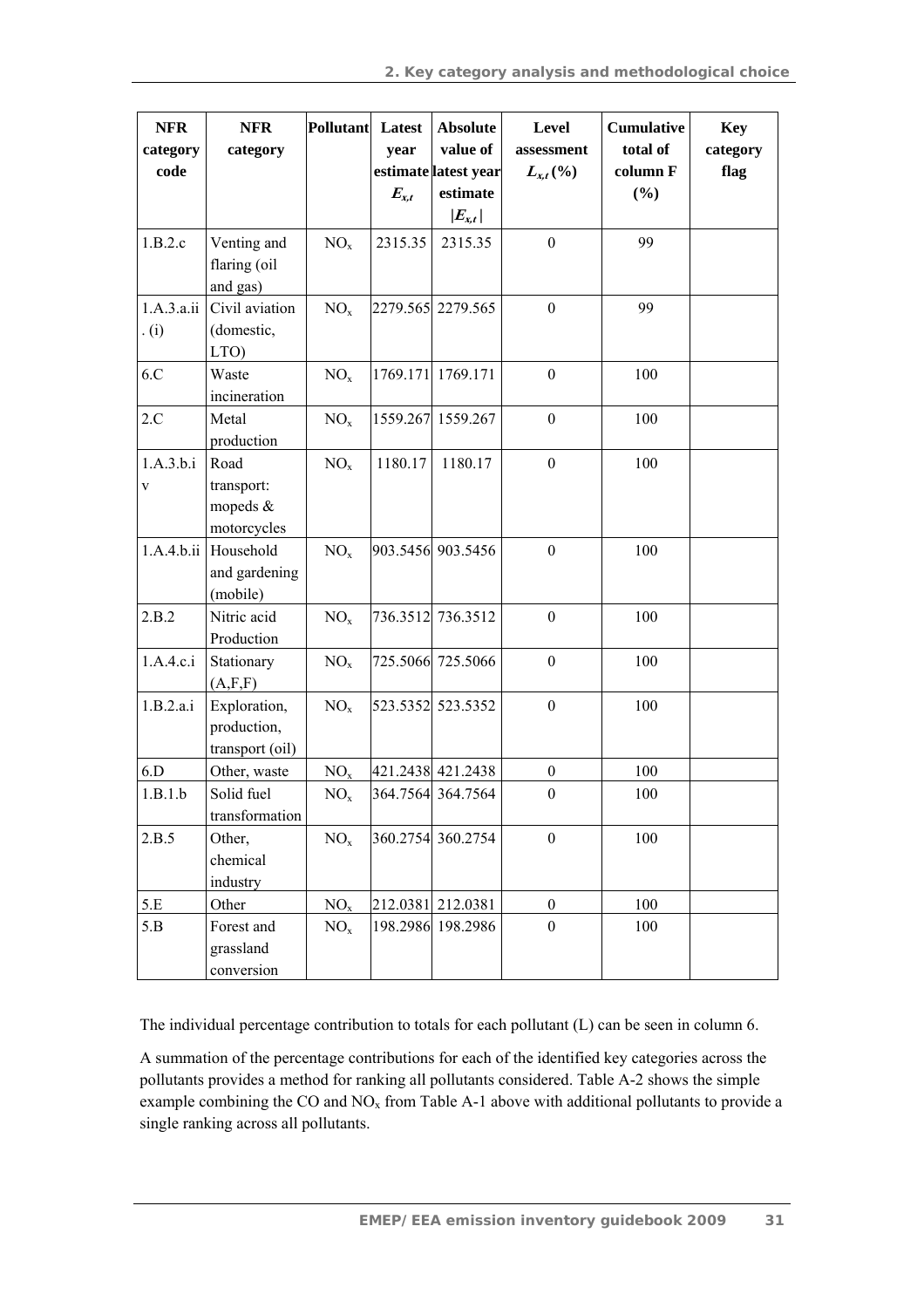| <b>Sector</b><br>code | <b>Sector</b><br>description                                                                                       |    |    | % contributions to pollutant totals for key<br>categories (cumulative 80 %) | Sum of<br><b>KC</b> % | <b>Rank</b>    |                      |                           |    |                |
|-----------------------|--------------------------------------------------------------------------------------------------------------------|----|----|-----------------------------------------------------------------------------|-----------------------|----------------|----------------------|---------------------------|----|----------------|
|                       |                                                                                                                    |    |    | $CO \overline{\text{NH}_3}$ NMVOC NO <sub>x</sub>                           |                       |                | $PM_{10}$ $PM_{2.5}$ | contributions<br>$SO_{x}$ |    |                |
| 1.A.1.a               | Public electricity<br>and heat<br>production                                                                       |    |    |                                                                             | 22                    | 6              | 5                    | 60                        | 92 | $\mathbf{1}$   |
| 1.A.2.f               | Other,<br>manufacturing<br>industries and<br>construction                                                          | 14 |    | $\overline{3}$                                                              | 15                    | 13             | 15                   | 17                        | 78 | $\overline{2}$ |
| 1.A.3.b.i             | Road transport:<br>passenger cars                                                                                  | 40 |    | $\tau$                                                                      | 15                    | $\overline{4}$ | $\tau$               |                           | 73 | $\mathfrak{Z}$ |
| 1.A.4.b.i             | Residential plants                                                                                                 | 15 |    | $\overline{4}$                                                              | 7                     | 17             | 15                   |                           | 57 | $\overline{4}$ |
| 1.A.3.b.iii           | Road transport:<br>heavy-duty<br>vehicles                                                                          |    |    | $\overline{2}$                                                              | 18                    | 5              | 7                    |                           | 32 | 5              |
| 4.B.1.a               | Dairy                                                                                                              |    | 25 |                                                                             |                       |                |                      |                           | 25 | 6              |
| 4.B.1.b               | Non-dairy                                                                                                          |    | 23 |                                                                             |                       |                |                      |                           | 23 | 7              |
| 3.D                   | Other, solvent and<br>other product use<br>(including<br>products<br>containing HMs<br>(heavy metals)<br>and POPs) |    |    | 22                                                                          |                       |                |                      |                           | 22 | 8              |
| 1.A.3.b.ii            | Road transport:<br>light-duty vehicles                                                                             |    |    |                                                                             |                       | $\overline{7}$ | 11                   |                           | 18 | 9              |
| 4.B.9                 | Poultry                                                                                                            |    | 11 |                                                                             |                       | 6              |                      |                           | 18 | 10             |
| 2.A.7                 | Other, mineral<br>products<br>(including<br>non-fuel mining $\&$<br>construction)                                  |    |    |                                                                             |                       | 7              | $\overline{4}$       |                           | 12 | 11             |
| 1.A.3.b.vi            | Road transport:<br>automobile tyre<br>and brake wear                                                               |    |    |                                                                             |                       | 6              | 5                    |                           | 11 | 12             |
| 4.D.1                 | Direct soil<br>emission                                                                                            |    | 11 |                                                                             |                       |                |                      |                           | 11 | 13             |
| 1.A.4.c.ii            | Off-road vehicles<br>and other<br>machinery<br>(A/F/F)                                                             |    |    |                                                                             |                       | $\overline{4}$ | 5                    |                           | 9  | 14             |
| 1.A.2.a               | Iron and steel                                                                                                     | 8  |    |                                                                             |                       |                |                      |                           | 8  | 15             |
| 2.D.2                 | Food and drink                                                                                                     |    |    | $8\,$                                                                       |                       |                |                      |                           | 8  | 16             |

**Table A-2 Final key category ranking across all pollutants considered in analysis.**